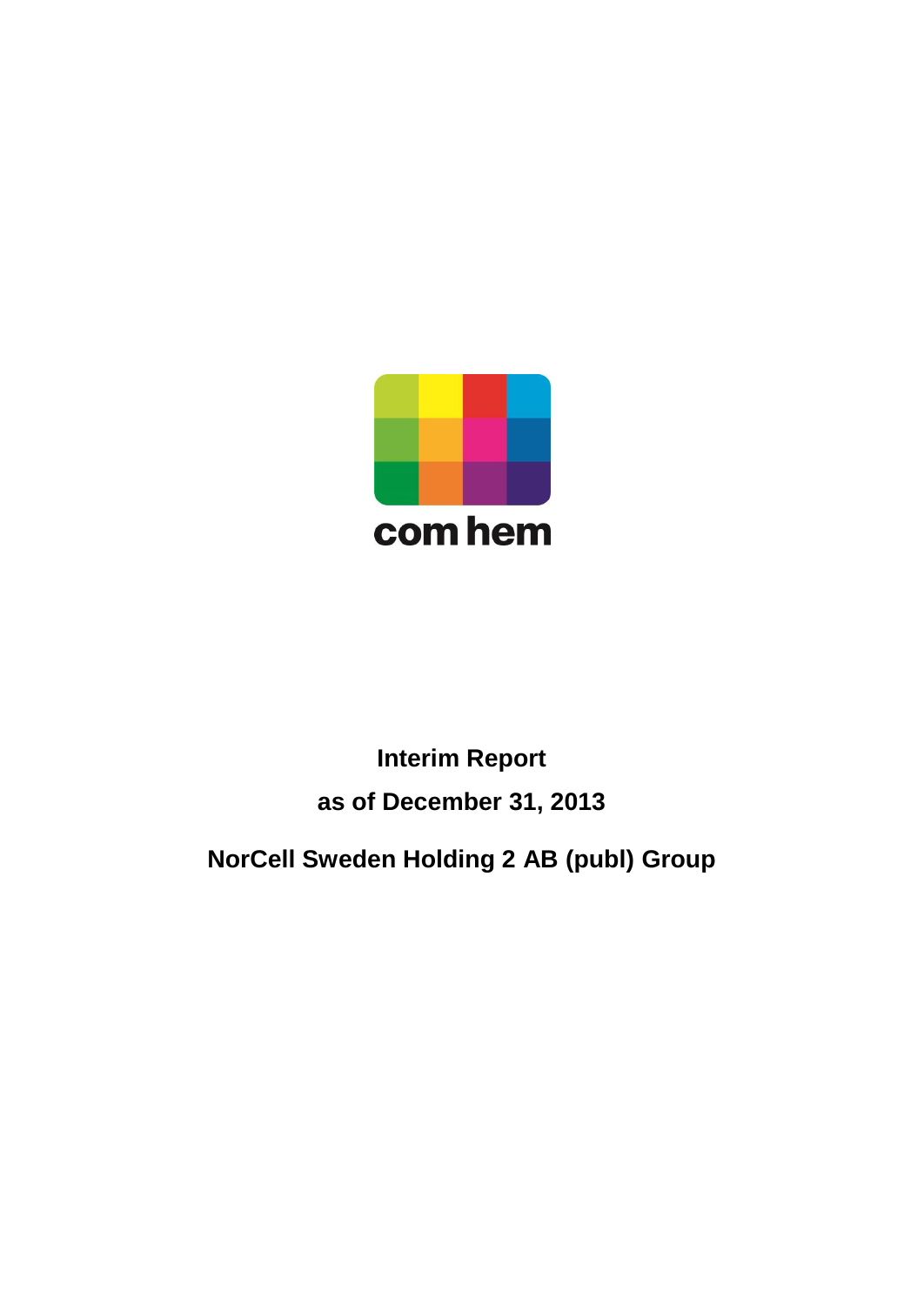**FOR IMMEDIATE RELEASE** Date: Feb 14, 2014 Time: 11:00 CET

## **IMPORTANT INFORMATION**

For investors and prospective investors in NorCell 1B AB (publ) Senior PIK Notes, NorCell Sweden Holding 2 AB (publ) Senior Notes and NorCell Sweden Holding 3 AB (publ) Senior Secured Notes, please refer to this interim report as of December 31, 2013 (the "**Interim Report**") presenting the NorCell Sweden Holding 2 AB (publ) Group's condensed consolidated financial statements for the period October 1, 2013, to December 31, 2013, and for the full year ended December 31, 2013.

NorCell 1B AB (publ) is the parent company of NorCell Sweden Holding 2 AB (publ) and is a holding company with no independent business operations and has not engaged in any activities other than those related to its formation, the acquisition and the financing of the acquisition. NorCell 1B AB (publ)'s only material assets and liabilities are its interest in the issued and outstanding shares of its wholly owned subsidiary, NorCell Sweden Holding 2 AB (publ), and intercompany loans owed to NorCell 1B AB (publ) by NorCell Sweden Holding 2 AB (publ), and its outstanding indebtedness incurred in connection with the Senior PIK Notes offering, including capitalised PIK interest payments in additional notes, which was primarily on-lent to NorCell Sweden Holding 2 AB (publ). There are no material differences between the consolidated financial statements of NorCell 1B AB (publ) and NorCell Sweden Holding 2 AB (publ). As a result, NorCell 1B AB (publ) does not currently issue any consolidated financial statements. For further information see *"Presentation of Financial and Other Information – Pro Forma Capitalization Table NorCell 1B AB (publ)"*.

In this Interim Report, the terms "we", "our", "us", the "Company", the "Group" and "Com Hem", refer to NorCell Sweden Holding 2 AB (publ), or NorCell Sweden Holding 2 AB (publ) and its subsidiaries, as the context requires. The term "**NorCell Group**" refers to NorCell Sweden Holding 2 AB (publ) and its subsidiaries.

Certain numerical information and other amounts and percentages presented in this Interim Report may not sum due to rounding. In addition, certain figures in this document have been rounded to the nearest whole number.

As used herein, the symbol "n/m" means "not meaningful", and "n/a" means "not applicable".

For definitions and glossary, please refer to the Group's Annual Report 2012.

This Interim Report has not been audited or reviewed by the Company's auditors.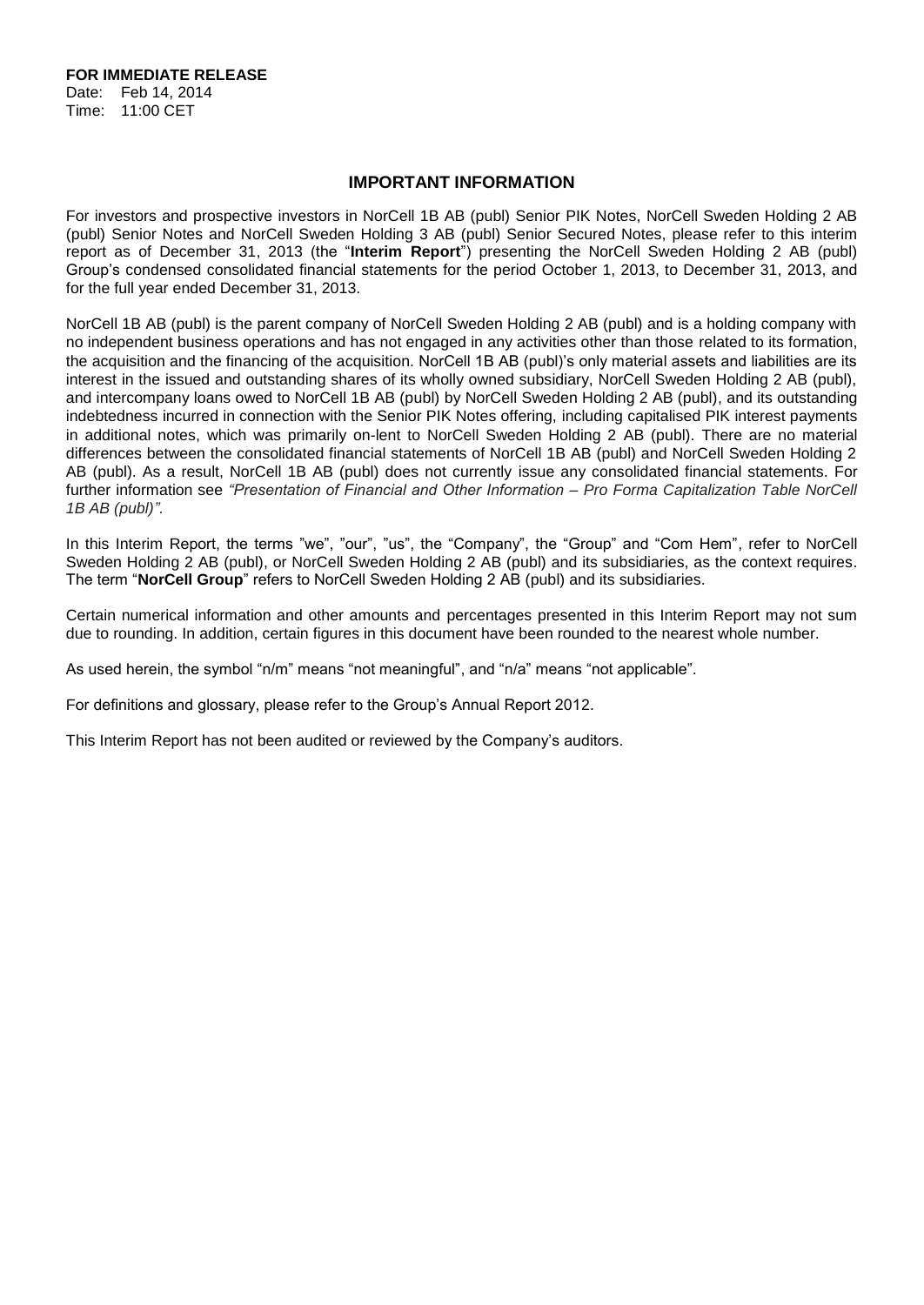## **DISCLOSURE REGARDING FORWARD-LOOKING STATEMENTS**

This Interim Report contains various forward-looking statements that reflect Management's current view with respect to future events and anticipated financial and operational performance. Forward-looking statements as a general matter are all statements other than statements as to historical facts or present facts or circumstances. The words "believe", "expect", "anticipate", "intend", "may", "plan", "estimate", "will", "should", "could", "aim" or "might", or, in each case, their negative, or similar expressions, identify certain of these forward-looking statements. Other forward-looking statements can be identified in the context in which the statements are made. Forward-looking statements appear in a number of places in this Interim Report, including, without limitation, in the sections entitled "*Operating Performance and Key Financial Results*" and "*Results of Operations and Financial Condition*", and include, among other things, statements relating to:

- The Group's strategy, outlook and growth prospects;
- the Group's operational and financial targets;
- the Group's liquidity, capital resources and capital expenditures;
- the Group's planned investments;
- the expectations as to future growth in demand for the Group's products and services;
- general economic trends and trends in the television and telecommunications industries;
- the impact of regulations on the Group and the Group's operations;
- the competitive environment in which the Group operates; and
- the outcome of legal proceedings.

Although Com Hem believes that the expectations reflected in these forward-looking statements are reasonable, Com Hem can give no assurances that they will materialize or prove to be correct. Because these statements are based on assumptions or estimates and are subject to risks and uncertainties, the actual results or outcome could differ materially from those set out in the forward-looking statements as a result of, among others:

- Television, broadband and fixed-telephony penetration and other market developments;
- competition from local or international cable, telecommunications, media, production or alternative technology companies, including local area networks, satellite, Internet-protocol television, hybrid television, wireless broadband companies and OTT services;
- changes in international, national and local economic, political, business, industry and tax conditions;
- changes in underlying consumer behavior, including changes in consumer television viewing and preferences;
- changes in technology;
- changes in content prices;
- consolidation in the cable or telecommunications industry;
- the Group's ability to generate the funds needed to service the Group's debt;
- factors affecting the Group's leverage and the Group's ability to service debt;
- the effects of operating and financial restrictions in the Group's debt instruments;
- the ability to successfully develop and expand the range of products and services offered;
- the ability to retain or replace key personnel; and
- change in the Group's business strategy, development and investment plans.

These forward-looking statements speak only as of the date of this Interim Report. Com Hem expressly undertakes no obligation to publicly update or revise any forward-looking statements, whether as a result of new information, future events or otherwise, other than as required by law or regulation. Accordingly, investors and prospective investors are cautioned not to place undue reliance on any of the forward-looking statements herein.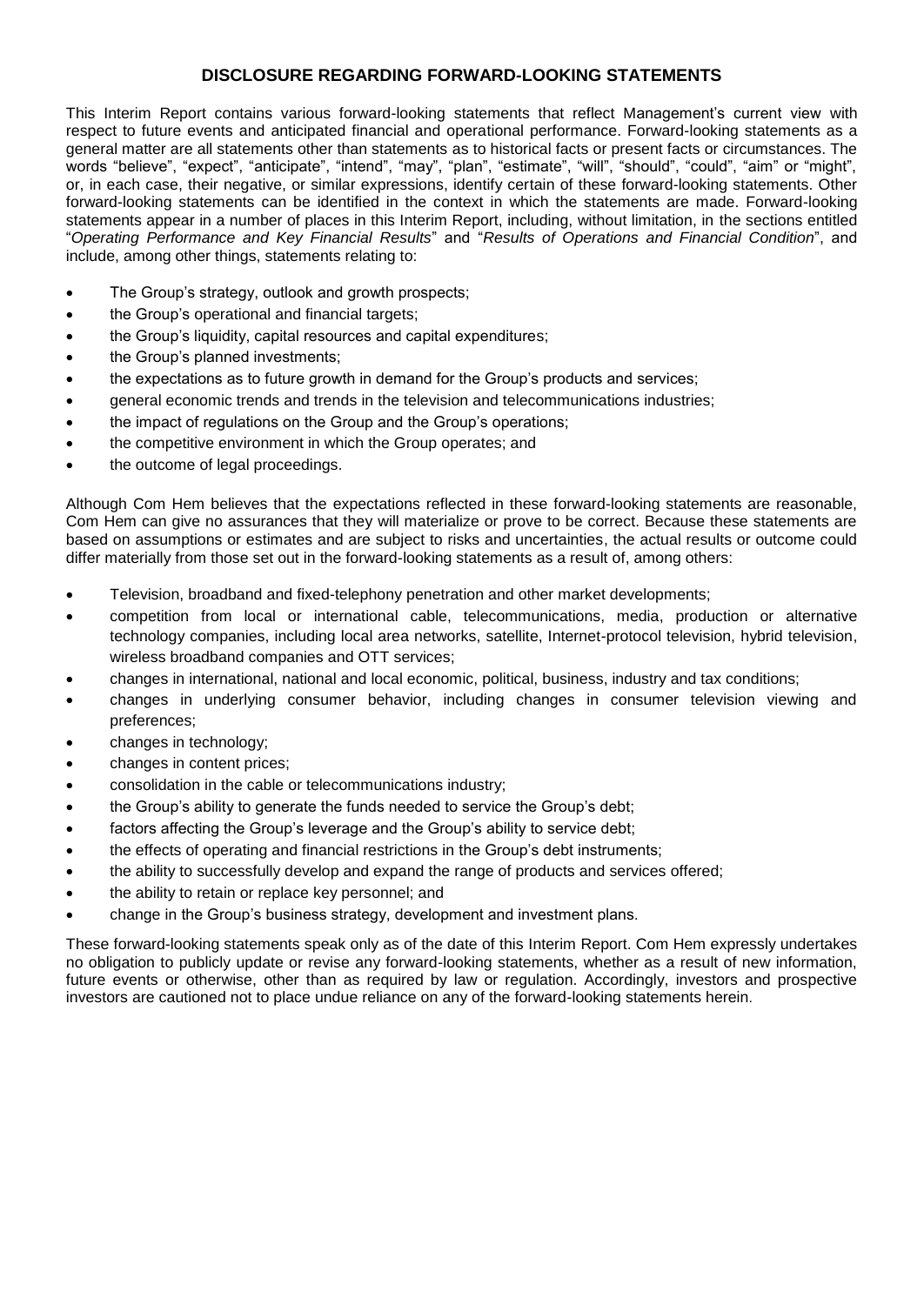# **TABLE OF CONTENTS**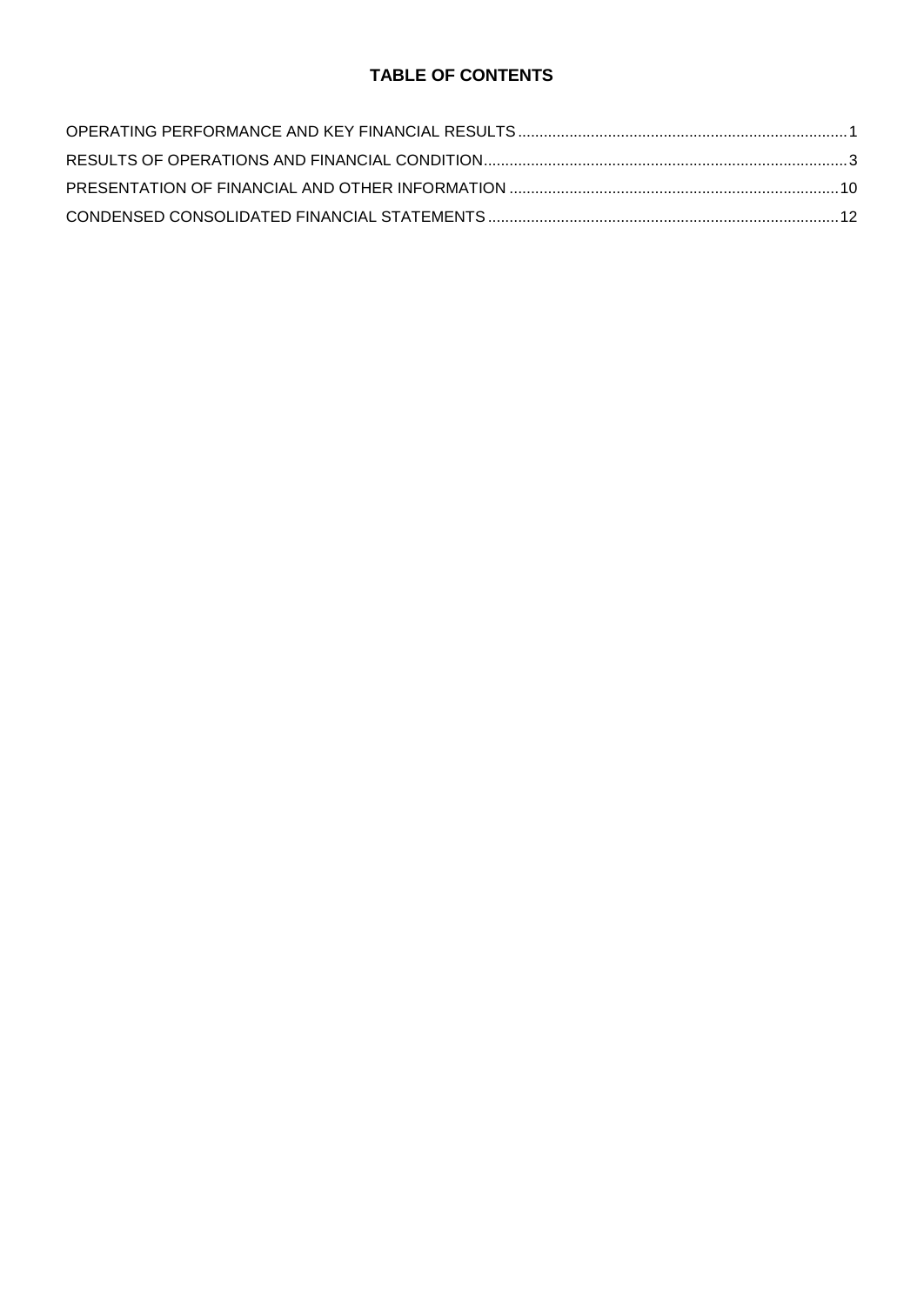# **OPERATING PERFORMANCE AND KEY FINANCIAL RESULTS**

*The following chapter presents the operating performance and key financial results for the three months ended December 31, 2013, and December 31, 2012, unless otherwise stated. You should read this table in conjunction with "Results of Operations and Financial Condition", "Presentation of Financial and Other Information" and "Condensed Consolidated Financial Statements", which are included elsewhere in this Interim Report.*

## **Operating Performance**

The table below sets forth, as of and for each of the periods indicated, homes connected, landlord ARPU, unique subscribers, total RGUs, RGUs per unique subscriber and blended consumer ARPU.

|                          | As of December 31. |       | As of September 30,                       |       |  |
|--------------------------|--------------------|-------|-------------------------------------------|-------|--|
|                          | 2013               | 2012  | 2013                                      | 2012  |  |
|                          |                    |       | (in thousand, except otherwise indicated) |       |  |
| <b>Landlord Business</b> |                    |       |                                           |       |  |
|                          | 1.817              | 1.749 | 1.789                                     | 1.747 |  |
|                          | 39                 | 40    | 40                                        | 41    |  |
| <b>Consumer Business</b> |                    |       |                                           |       |  |
|                          | 830                | 828   | 829                                       | 831   |  |
|                          | 1.482              | 1.502 | 1.484                                     | 1.512 |  |
|                          | 1.79               | 1.82  | 1.79                                      | 1.82  |  |
|                          | 348                | 361   | 348                                       | 360   |  |

(1) ARPU is calculated by dividing the revenue for the respective period by the average number of RGUs for that period and further by the number of months in the period. The average number of RGUs is calculated as the number of RGUs on the first day in the respective period plus the number of RGUs on the last day of the respective period divided by two.

(2) Blended consumer ARPU is calculated by all digital-television, high-speed broadband, fixed-telephony and other revenue that can be allocated to each consumer service for the respective period, 2013 and 2012, by the average number of total unique subscribers for the respective period, and further by the number of months in the period. The average number of total unique subscribers is calculated by aggregating the average number of unique subscribers in each month during the respective period and dividing the result by the number of months in the respective period.

#### **Landlord Business**

As of December 31, 2013, Com Hem had 1,817,000 homes connected which is an increase of 28,000 homes from September 30, 2013. The increase in the fourth quarter of 2013 is mainly due to connection of additional households via open networks from OffNet communication operators, as a result of Com Hem´s Service Provider Initiative, using city networks and other communication operator as a growth tool to increase numbers of homes connected.

#### **Business to Consumer**

The total number of RGUs was 1,482,000 as of December 31, 2013, compared to 1,484,000 as of September 30, 2013, due to a decrease of digital-television and fixed-telephony RGUs, partly offset by an increase in high-speed broadband RGUs.

The number of unique subscribers has slightly increased with 1,000 to 830,000 as of December 31, 2013, compared to 829,000 as of September 30, 2013. The number of RGUs per unique subscriber was 1.79 as of December 31, 2013, which is the same level as of September 30, 2013.

Blended consumer ARPU per unique subscriber remained at the same of SEK 348 for the fourth quarter of 2013, compared to the third quarter of 2013.

#### *Digital-Television*

As of December 31, 2013, Com Hem had 597,000 digital-television RGUs, which is a decrease of 6,000 RGUs from September 30, 2013. The decrease is a consequence of the slight delay of the commercial launch of TiVo, and the continued competitive market situation. The TiVo launch on October 7 was communicated together with the announcement of the launch of the service TiVoToGo<sup>TM</sup>, a new cloud based service that is one part of the next generation DTV experience, offering the TiVo customer a one-stop-content-shop incl. TV-channels, PPV, VOD archives, play-services and other applications, such as Netflix and YouTube over several different platforms (Televisions, Web, Tablets and Smart Phones).

Since the commercial launch of TiVo over 38,000 DTV RGUs has purchased a TiVo subscription which is equivalent to a penetration of 6.4% of the DTV subscriber base, after one quarter of selling TiVo subscriptions.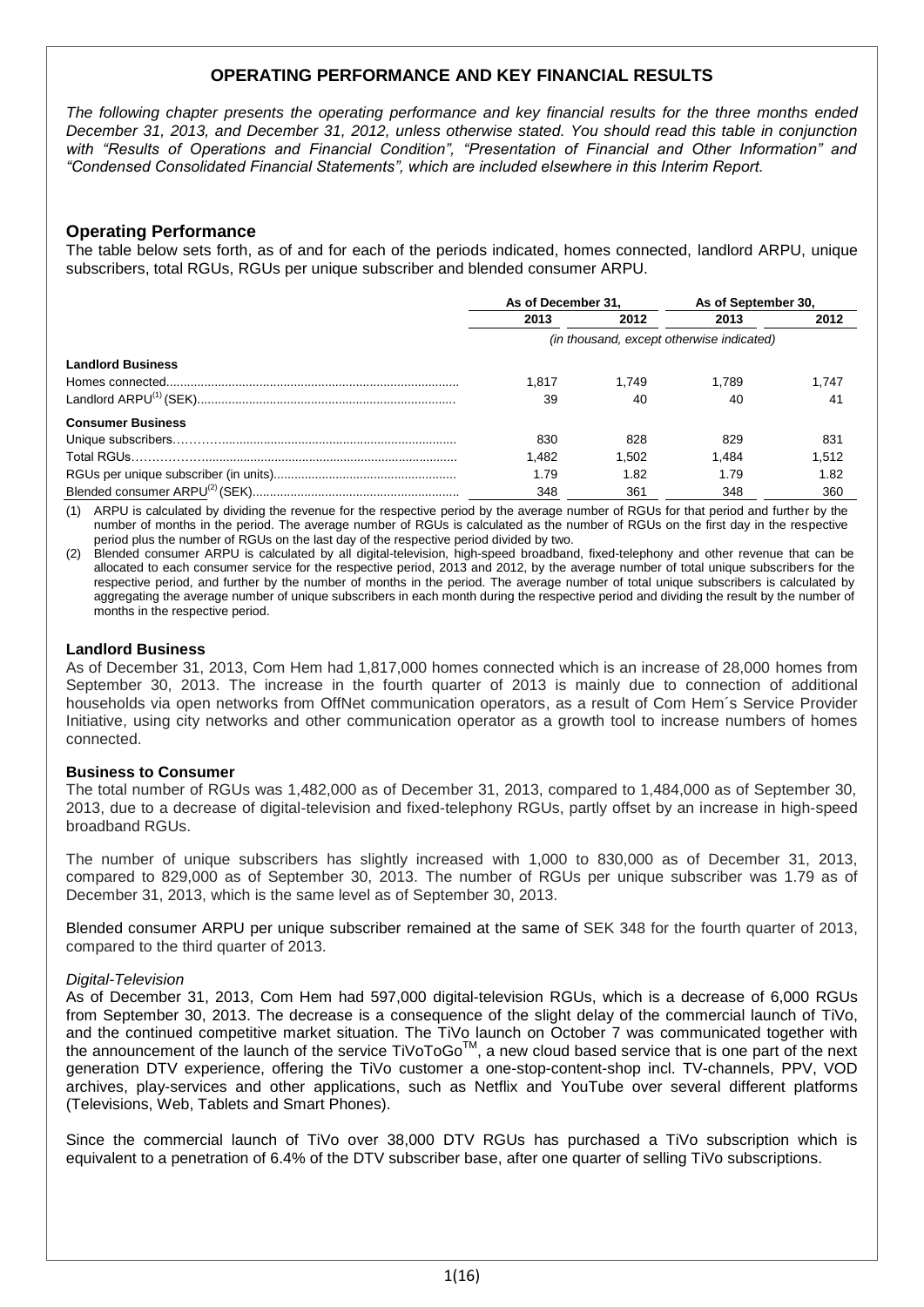## *High-Speed Broadband*

As of December 31, 2013, Com Hem had 558,000 high-speed broadband RGUs, which is an increase of approximately 7,000 RGUs from September 30, 2013. The Increase in the fourth quarter is mainly attributable to the Service Provider initiative and adding new broadband RGUs from OffNet communication operator households. Due to the stable demand for higher broadband speeds and increasing consumption of video via internet, the percentage of Com Hem´s high-speed broadband customers subscribing for Com Hem´s 100 - 500 Mbit/s services has increased to 35% as of December 31, 2013.

## *Fixed-Telephony*

As of December 31, 2013, Com Hem had 327,000 fixed-telephony RGUs, which is a decrease of 3,000 RGUs from September 30, 2013. The decrease is due to a shrinking overall market as a consequence of changing consumer behavior and lower usage of fixed-telephony services due to the fixed to mobile substitution.

## **Other Major Events During the Fourth Quarter**

On November 26, 2013, the Chairman of the Board of Com Hem announced that the company´s CEO Tomas Franzén will be leaving Com Hem during 2014.

On December 9, 2013, Com Hem announced the appointment of Andrew Barron as Executive Chairman of Com Hem.

On December 20, 2013, Com Hem announced the acquisition of Phonera Företag AB from Phonera AB (publ), completion of the acquisition is scheduled for March 31, 2014.

## **Key Financial Results**

The table below sets forth, as of and for each of the periods indicated, revenue, reported underlying EBITDA, Adjusted EBITDA, capital expenditures and operating free cash flow.

|                           | For the three    |                         | For the          |
|---------------------------|------------------|-------------------------|------------------|
| months ended December 31, |                  | year ended December 31, |                  |
| 2013                      | 2012             | 2013                    | 2012             |
|                           | (SEK in million) |                         | (SEK in million) |
| 1.114                     | 1.145            | 4.448                   | 4,562            |
| 540                       | 577              | 2.200                   | 2.232            |
| 541                       | 583              | 2.211                   | 2.262            |
| 398                       | 357              | 1.038                   | 913              |
| 206                       | 295              | 1.016                   | 1,196            |

#### **Revenue for the Fourth Quarter 2013**

Total overall revenue decreased to SEK 1,114 million in the fourth quarter of 2013, compared to SEK 1,145 million in the corresponding quarter in 2012. Revenue from the digital-television and fixed-telephony services decreased, partly offset by increased revenue from the high-speed broadband services. Revenue from the landlord business and other revenue remained at the same level compared to the corresponding quarter in 2012.

## **Adjusted EBITDA development**

Adjusted EBITDA decreased to SEK 541 million in the fourth quarter of 2013, compared to SEK 583 million in the corresponding quarter in 2012, as a result of lower revenue and slightly higher production and operating costs. Production costs in the fourth quarter of 2013, was SEK 2 million higher than the corresponding quarter previous year, mainly due to timing in fibre and ducting costs, partly offset by lower content costs. Operating costs increased by SEK 2 million in the fourth quarter of 2013, compared to the corresponding quarter in 2012, mainly due to higher staff related costs relating to general wage increases, as well as due to new growth initiatives such as TiVo and B2B.

#### **Increase in Investments**

Capital expenditures increased by SEK 41 million, or 11.6%, from SEK 357 million in the fourth quarter of 2012, to SEK 398 million in the fourth quarter of 2013. The increase was mainly due to increased investments in TiVo STB's and increased Capitalized sales costs, partly offset by less investments in Network related and Other capex.

## **Operating Free Cash Flow**

Operating free cash flow decreased by SEK 89 million, or 30.2%, from SEK 295 million in the fourth quarter of 2012, to SEK 206 million in the fourth quarter of 2013. The decrease was mainly due to higher one-off costs, decreased Underlying EBITDA contribution and higher capital expenditures compared to the corresponding quarter in 2012, partly offset by a more favorable change in the net working capital.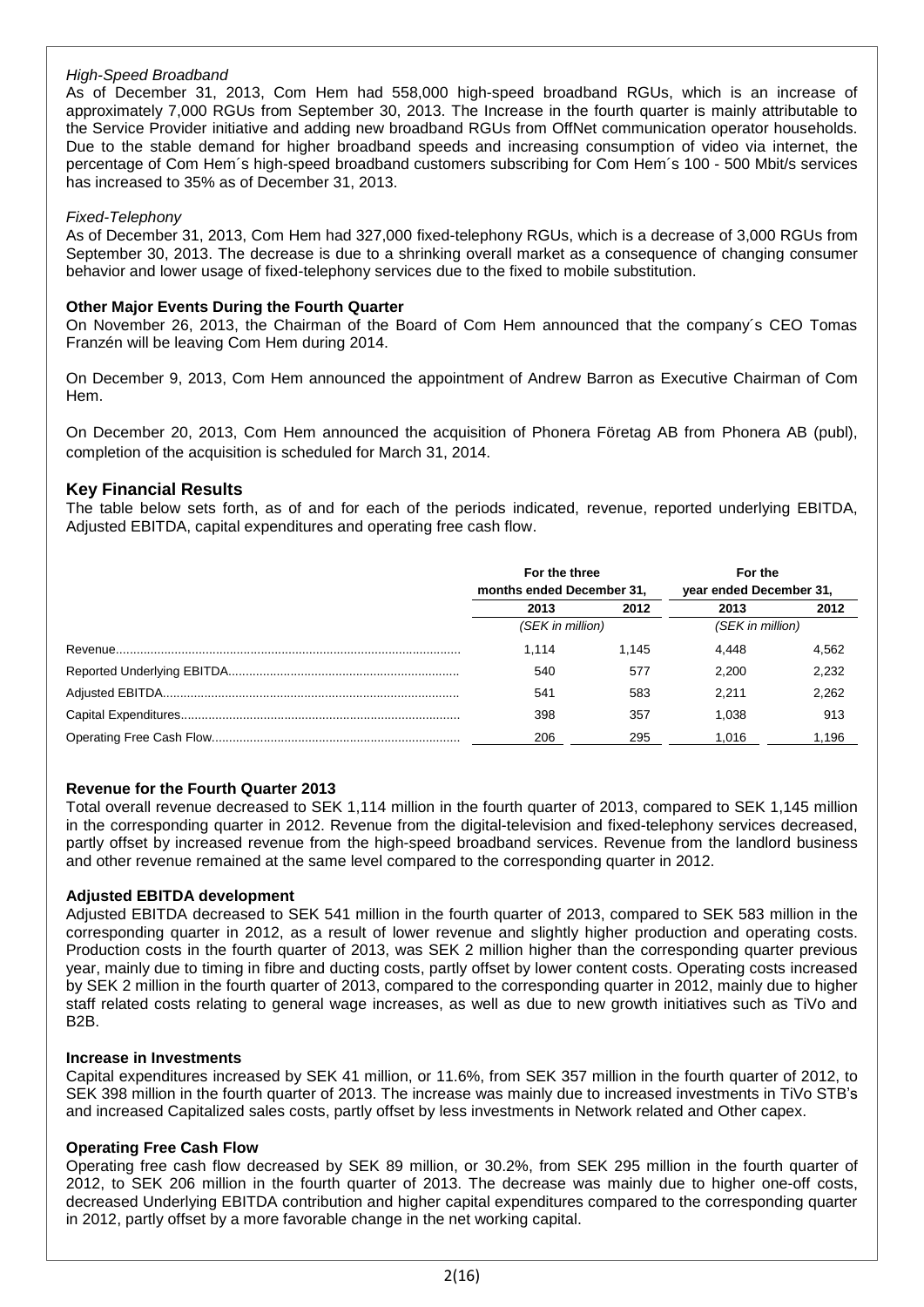# **RESULTS OF OPERATIONS AND FINANCIAL CONDITION**

*The following is a discussion and analysis of the results of operations and financial condition of the Group, based on the unaudited condensed consolidated financial statements of the NorCell Group as of and for the three months ended December 31, 2013 and 2012, and as of and for the year ended December 31, 2013 and 2012. You should read this discussion in conjunction with the condensed consolidated financial statements included elsewhere in this Interim Report.*

# **Selected Financial Data**

## **Condensed Consolidated Income Statement**

|  | For the three<br>months ended December 31. |       | For the<br>vear ended December 31. |          |
|--|--------------------------------------------|-------|------------------------------------|----------|
|  |                                            |       |                                    |          |
|  | 2013                                       | 2012  | 2013                               | 2012     |
|  | (SEK in million)                           |       | (SEK in million)                   |          |
|  | 1.114                                      | 1.145 | 4.448                              | 4.562    |
|  | (550)                                      | (551) | (2, 190)                           | (2, 244) |
|  | 563                                        | 595   | 2.258                              | 2.318    |
|  | (382)                                      | (334) | (1,378)                            | (1,310)  |
|  | (57)                                       | (68)  | (220)                              | (249)    |
|  | (14)                                       | (4)   | (3)                                | (11)     |
|  | 110                                        | 189   | 657                                | 748      |
|  | (613)                                      | (549) | (1,837)                            | (1,747)  |
|  | 25                                         | 244   | 175                                | 411      |
|  | (478)                                      | (116) | (1,005)                            | (588)    |

(1) Operating profit for the three months and the full year ended December 31, 2013, includes non-recurring costs substantially higher than in the corresponding periods for 2012. For further information, see *"*- *Reconciliation of the Net Loss for the Period to Adjusted EBITDA"*.

#### **Revenue**

Revenue decreased by SEK 32 million, or 2.8%, from SEK 1,145 million in the three months ended December 31, 2012, to SEK 1,114 million in the three months ended December 31, 2013. The decrease was due to lower revenue from digital-television and fixed-telephony services, partly offset by increased revenue from the high-speed broadband service.

The table below sets forth, for each of the periods indicated, revenue by service:

|                | For the three             |                  | For the                 |       |  |                  |  |
|----------------|---------------------------|------------------|-------------------------|-------|--|------------------|--|
|                | months ended December 31, |                  | year ended December 31, |       |  |                  |  |
|                | 2013                      | 2012             | 2013                    | 2012  |  |                  |  |
| <b>Service</b> |                           | (SEK in million) |                         |       |  | (SEK in million) |  |
|                | 415                       | 430              | 1.653                   | 1.721 |  |                  |  |
|                | 327                       | 320              | 1.296                   | 1.277 |  |                  |  |
|                | 97                        | 122              | 415                     | 506   |  |                  |  |
|                | 213                       | 212              | 856                     | 856   |  |                  |  |
|                | 62                        | 62               | 228                     | 202   |  |                  |  |
|                | 1.114                     | 1.145            | 4.448                   | 4.562 |  |                  |  |

(1) Other represents revenue generated primarily from billing and reminder fees, iTUX revenue, B2B revenue, as well as payments in kind received from content providers for services delivered, which the Group classifies as "barter revenue".

The table below sets forth, for each of the periods indicated, RGUs by consumer service:

|             | As of December 31, |       | As of September 30, |               |  |
|-------------|--------------------|-------|---------------------|---------------|--|
|             | 2013               | 2012  | 2013                | 2012          |  |
| <b>RGUs</b> | (in thousand)      |       |                     | (in thousand) |  |
|             | 597                | 612   | 603                 | 613           |  |
|             | 558                | 543   | 551                 | 544           |  |
|             | 327                | 348   | 330                 | 355           |  |
|             | 1.482              | 1.502 | 1.484               | 1.512         |  |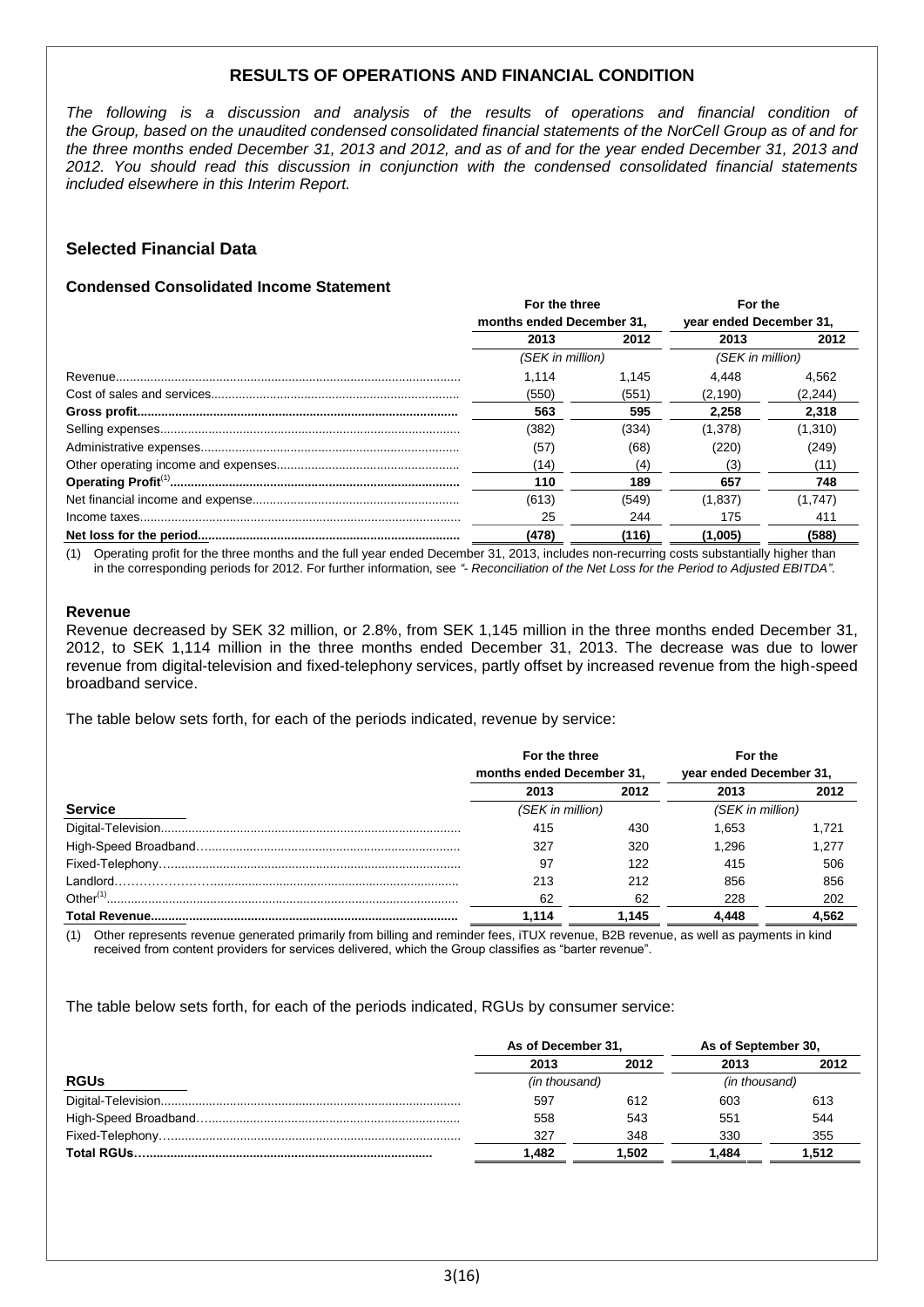# The table below sets forth, for each of the periods indicated, ARPU by service:

|             | For the three             |      | For the                 |      |
|-------------|---------------------------|------|-------------------------|------|
|             | months ended December 31, |      | year ended December 31, |      |
|             | 2013                      | 2012 | 2013                    | 2012 |
| <b>ARPU</b> | $(in$ SEK $)$             |      |                         |      |
|             | 231                       | 236  | 228                     | 231  |
|             | 197                       | 197  | 198                     | 196  |
|             | 98                        | 116  | 103                     | 117  |
| Landlord    | 39                        | 40   | 40                      | 41   |

## *Digital-Television*

Revenue from digital-television services decreased by SEK 15 million, or 3.5%, from SEK 430 million in the three months ended December 31, 2012, to SEK 415 million in the three months ended December 31, 2013. The decrease was a result of a lower average RGU base and a decline in ARPU. The average RGU base decreased by approximately 12,000, or 2.0%, from an average of approximately 612,000 RGUs during the fourth quarter of 2012, to an average of approximately 600,000 RGUs during the fourth quarter of 2013. ARPU decreased by SEK 5, or 2.2%, from SEK 236 in the three months ended December 31, 2012, to SEK 231 in the three months ended December 31, 2013.

Revenue from digital-television services decreased by SEK 68 million, or 3.9%, from SEK 1,721 million in the year ended December 31, 2012, to SEK 1,653 million in the year ended December 31, 2013. The decrease was a result of a lower average RGU base and a decline in ARPU. The average RGU base decreased by approximately 23,000, or 3.7%, from approximately an average of 629,000 RGUs during the full year of 2012, to approximately an average of 606,000 RGUs during the full year of 2012. ARPU decreased by SEK 3, or 1.3%, from SEK 231 in the year ended December 31, 2012, to SEK 228 in the year ended December 31, 2013.

The decrease in ARPU for both the fourth quarter of 2013 and for the full year of 2013, are due to increased discounts and change in DTV subscriber package mix.

## *High-Speed Broadband*

Revenue from high-speed broadband services increased by SEK 7 million, or 2.2%, from SEK 320 million in the three months ended December 31, 2012, to SEK 327 million in the three months ended December 31, 2013. The increase in revenue was a result of higher average RGU base, partly offset by a slightly lower ARPU.

The average high-speed broadband RGU base increased by approximately 11,000, or 2.0%, from approximately an average of 544,000 RGUs during the fourth quarter of 2012, to approximately an average of 555,000 RGUs during the fourth quarter of 2013. ARPU decreased slightly by 0.4%, to SEK 197 in the three months ended December 31, 2013, compared to the corresponding period in 2012. The slight decrease in ARPU for the fourth quarter of 2013 was due to increased initial discounts to acquire OffNet high-speed broadband customers.

Revenue from high-speed broadband services increased by SEK 19 million, or 1.5%, from SEK 1,277 million in the year ended December 31, 2012, to SEK 1,296 million in the year ended December 31, 2013. The increase in revenue was a mainly a result of a higher ARPU.

ARPU increased by SEK 2, or 0.8%, from SEK 196 in the year ended December 31, 2012, to SEK 198 in the year ended December 31, 2013. The increase in ARPU for the full year of 2013 was primarily an effect of the demand for higher broadband speeds and migration of customer with lowest broadband speeds services to higher broadband speed services.

#### *Fixed-Telephony*

Revenue from fixed-telephony services decreased by SEK 25 million, or 20.2%, from SEK 122 million in the three months ended December 31, 2012, to SEK 97 million in the three months ended December 31, 2013.The decrease was a result of a lower average RGU base and a decline in ARPU.

The average RGU base decreased by approximately 23,000, or 6.5%, from an average of approximately 351,000 RGUs during the fourth quarter of 2012, to approximately an average of 329,000 RGUs during the fourth quarter of 2013. ARPU decreased by SEK 18, or 15.2%, from SEK 116 in the three months ended December 31, 2012, to SEK 98 in the three months ended December 31, 2013.

Revenue from fixed-telephony services decreased by SEK 91 million, or 17.9%, from SEK 506 million in the year ended December 31, 2012, to SEK 415 million in the year ended December 31, 2013. The decrease was a result of a lower average RGU base and a decline in ARPU.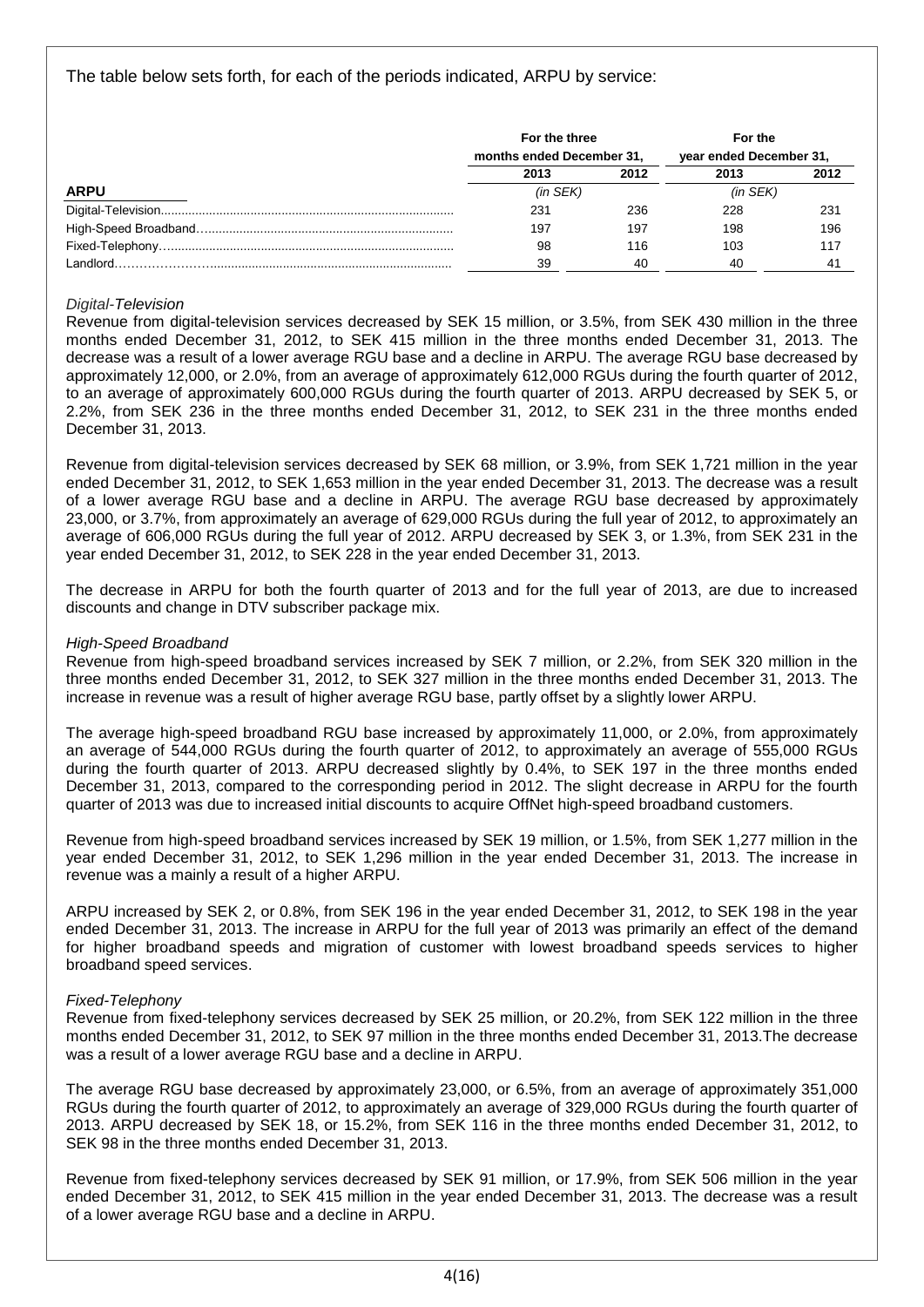The average RGU base decreased by approximately 26,000, or 7.2%, from approximately an average of 362,000 RGUs during the full year of 2012, to approximately an average of 336,000 RGUs during the full year of 2012. ARPU decreased by SEK 14, or 12.0%, from SEK 117 in the year ended December 31, 2012, to SEK 103 in the year ended December 31, 2013.

The decrease in RGUs and ARPU for both the fourth quarter and the full year of 2013 is largely a result changing consumer behavior and lower usage of fixed-telephony services, as an effect of the fixed to mobile substitution.

#### *Landlord*

Revenue from landlord services for the three months ended December 31, 2013, increased slightly by 0,2%, to SEK 213 million, compared to SEK 212 million the corresponding quarter for 2012. The slight increase in revenue was due to increased number of LAN households connected partly offset by a decrease in ARPU, due to contract renegotiations.

Revenue from landlord services remained at the same level for the year ended December 31, 2013, compared to the year ended December 31, 2012.

#### *Other*

Other revenue for the three months ended December 31, 2013, remained at the same level as the corresponding period for 2012. For the full year 2013, other revenue increased by SEK 26 million, or 12.9%, from SEK 202 million in the year ended December 31, 2012, to SEK 228 million in the year ended December 31, 2013. The increase in revenue is mainly explained by higher communication operator revenue in iTUX.

#### **Cost of Sales and Services**

Cost of sales and services for the three months ended December 31, 2013, remained at the same level as the corresponding period in 2012. As a percentage of revenue, cost of sales and services increased from 48.1% in the three months ended December 31, 2012, to 49.4% in the three months ended December 31, 2013.

Cost of sales and services decreased by SEK 53 million, or 2.4%, from SEK 2,244 million in the year ended December 31, 2012, to SEK 2,190 million in the year ended December 31, 2013. As a percentage of revenue, cost of sales and services remained at the same level, 49.2%, as in 2012.

The decrease in cost of sales and services for the year ended December 31, 2013, was mainly due to lower digitaltelevision content costs, lower fixed-telephony interconnect traffic costs and lower depreciation and amortization. The decrease was partly offset by higher communication operator costs in iTUX and non-recurring personnel costs attributable to the 2013 redundancy program.

#### **Selling Expenses**

Selling expenses increased by SEK 48 million, or 14.4%, from SEK 334 million in the three months ended December 31, 2012, to SEK 382 million in the three months ended December 31, 2013. As a percentage of revenue, selling expenses increased from 29.1% in the three months ended December 31, 2012, to 34.3% in the three months ended December 31, 2013.

The increase in selling expenses for the three months ended December 31, 2013, was mainly due to non-recurring marketing costs relating to the TiVo launch, partly offset by lower expensed retail subsidies accounted for as prepaid expenses before January 1, 2011.

Selling expenses increased by SEK 67 million, or 5.1% from SEK 1,310 million in the year ended December 31, 2012, to SEK 1,378 million in the year ended December 31, 2013. As a percentage of revenue, selling expenses increased from 28.7% in the year ended December 31, 2012, to 31.0% in the year ended December 31, 2013.

The increase in selling expenses for the year ended December 31, 2013, was mainly due to non-recurring marketing costs relating to the TiVo launch and non-recurring staff related costs attributable to the 2013 redundancy program, partly offset by lower expensed retail subsidies accounted for as prepaid expenses before January 1, 2011.

#### **Administrative Expenses**

Administrative expenses decreased by SEK 11 million, or 15.5%, from SEK 68 million in the three months ended December 31, 2012, to SEK 57 million in the three months ended December 31, 2013. As a percentage of revenue, administrative expenses decreased from 5.9% in the three months ended December 31, 2012, to 5.2% in the three months ended December 31, 2013.

The decrease in administrative expenses for the three months ended December 31, 2013, was mainly due to lower non-recurring consultancy costs and general cost savings.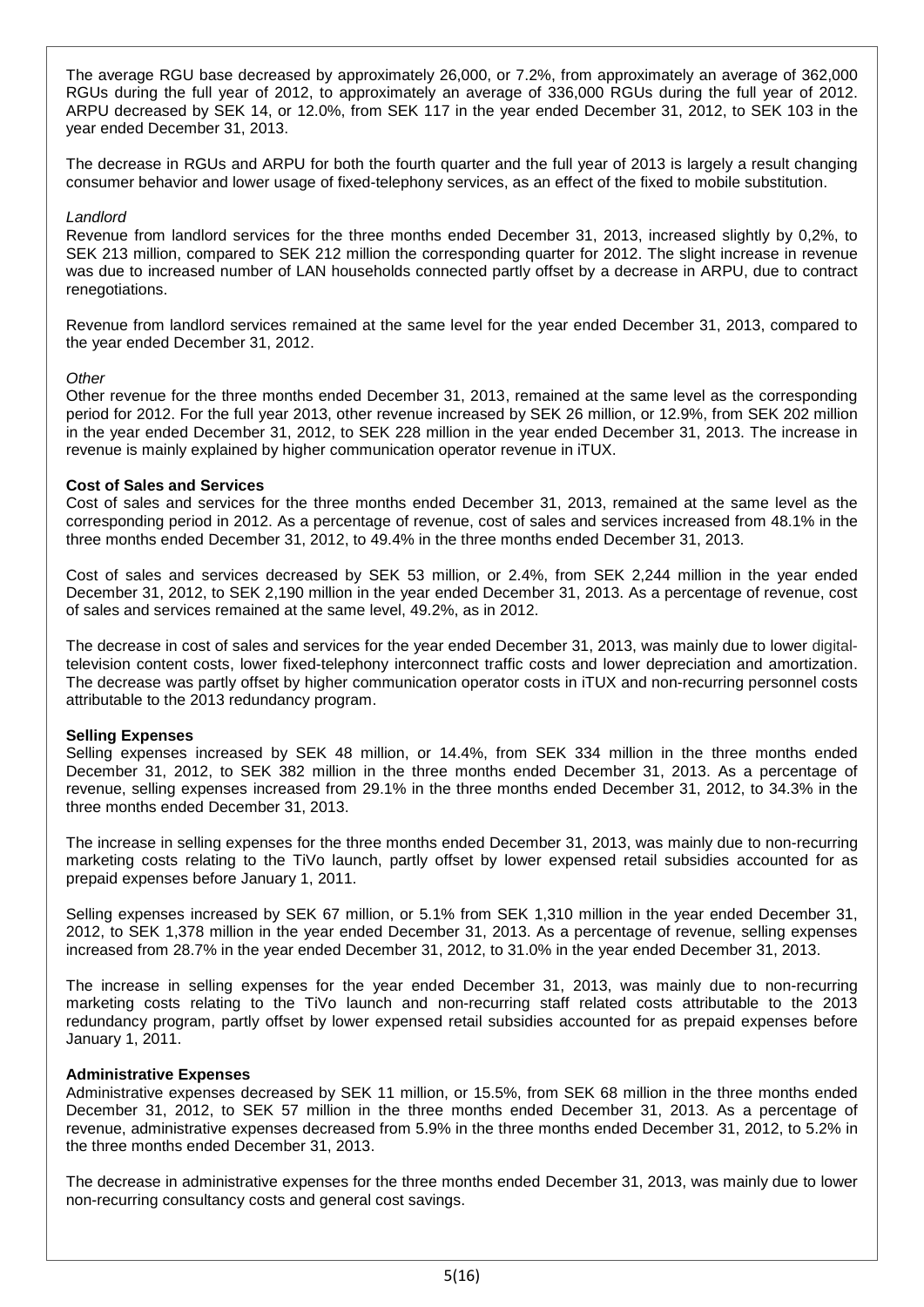Administrative expenses decreased by SEK 29 million, or 11.6%, from SEK 249 million in the year ended December 31, 2012, to SEK 220 million in the year ended December 31, 2013. As a percentage of revenue, administrative expenses decreased from 5.5% in the year ended December 31, 2012, to 5.0% in the year ended December 31, 2013.

The decrease in administrative expenses for the year ended December 31, 2013, was mainly due to lower nonrecurring consultancy costs and general cost savings.

#### **Net Other Operating Income and Expenses**

Net other operating expenses were SEK 4 million in the three months ended December 31, 2012, and SEK 14 million in the three months ended December 31, 2013. Net other operating expenses were SEK 11 million in the year ended December 31, 2012, and SEK 3 million in the year ended December 31, 2013. Net operating expenses mainly relates to disposals of STB's and Modems, operating currency gains/losses and re-invoiced expenses.

## **Net Financial Income and Expenses**

Net financial income and expenses increased by SEK 65 million, or 11.8%, from a net expense of SEK 549 million in the three months ended December 31, 2012, to a net expense of SEK 613 million in the three months ended December 31, 2013.

The decrease was mainly due to currency losses on the EUR denominated debt of SEK 225 million partly offset by a positive change in fair value of derivative instruments of SEK 63 million in the three months ended December 31, 2013, compared to currency losses from the EUR denominated debt of SEK 99 million partly offset by a positive change in fair value of derivative instruments of SEK 59 million in the three months ended December 31, 2012. Furthermore, interest expenses on intragroup obligations to the parent company decreased by SEK 64 million as a consequence of the refinancing of the old PIK indebtedness, resulting in an expense of capitalised borrowing costs in the fourth quarter of 2012.

Net financial income and expense decreased by SEK 90 million, or 5.1%, from a net expense of SEK 1,747 million in the year ended December 31, 2012, to a net expense of SEK 1,837 million in the year ended December 31, 2013.

The decrease was mainly due to currency losses on the EUR denominated debt of SEK 254 million, offset by a positive change in fair value of derivative instruments of SEK 140 million in the year ended December 31, 2013, compared to currency gains on the EUR denominated debt of SEK 193 million partly offset by a negative change in fair value of derivative instruments of SEK 159 million in the year ended December 31, 2012. Furthermore, interest expenses on intragroup obligations to the parent company decreased by SEK 42 million as a consequence of the refinancing of the old PIK indebtedness, resulting in an expense of capitalised borrowing costs in the fourth quarter of 2012.

For further information on derivative instruments see *Note 9* to the *Condensed Consolidated Financial Statements*.

## **Income Taxes**

The Group recognized a deferred tax income of SEK 25 million for the three months ended December 31, 2013, compared to a deferred tax income of SEK 244 million for the three months ended December 31, 2012. The deviation to last year is partly explained by the reduction of the Swedish corporate tax rate in 2013 from 26.3% to 22.0% but also that the Company, in the fourth quarter, decided not to account for deferred tax related to the tax losses incurred in 2013.

Deferred tax income for the year ended December 31, 2013 was SEK 175 million, compared to a deferred tax income of SEK 411 million in the year ended December 31, 2012. The deviation to last year is partly explained by the reduction of the Swedish corporate tax rate in 2013 from 26.3% to 22.0% but also that the Company, in the fourth quarter, decided not to account for deferred tax related to the tax losses incurred in 2013.

## **Net Loss for the Period**

The Group recognized a net loss of SEK 478 million for the three months ended December 31, 2013, compared to a net loss of SEK 116 million for the three months ended December 31, 2012.

The Group recognized a net loss of SEK 1,005 million for the year ended December 31, 2013, compared to a net loss of SEK 588 million for the year ended December 31, 2012.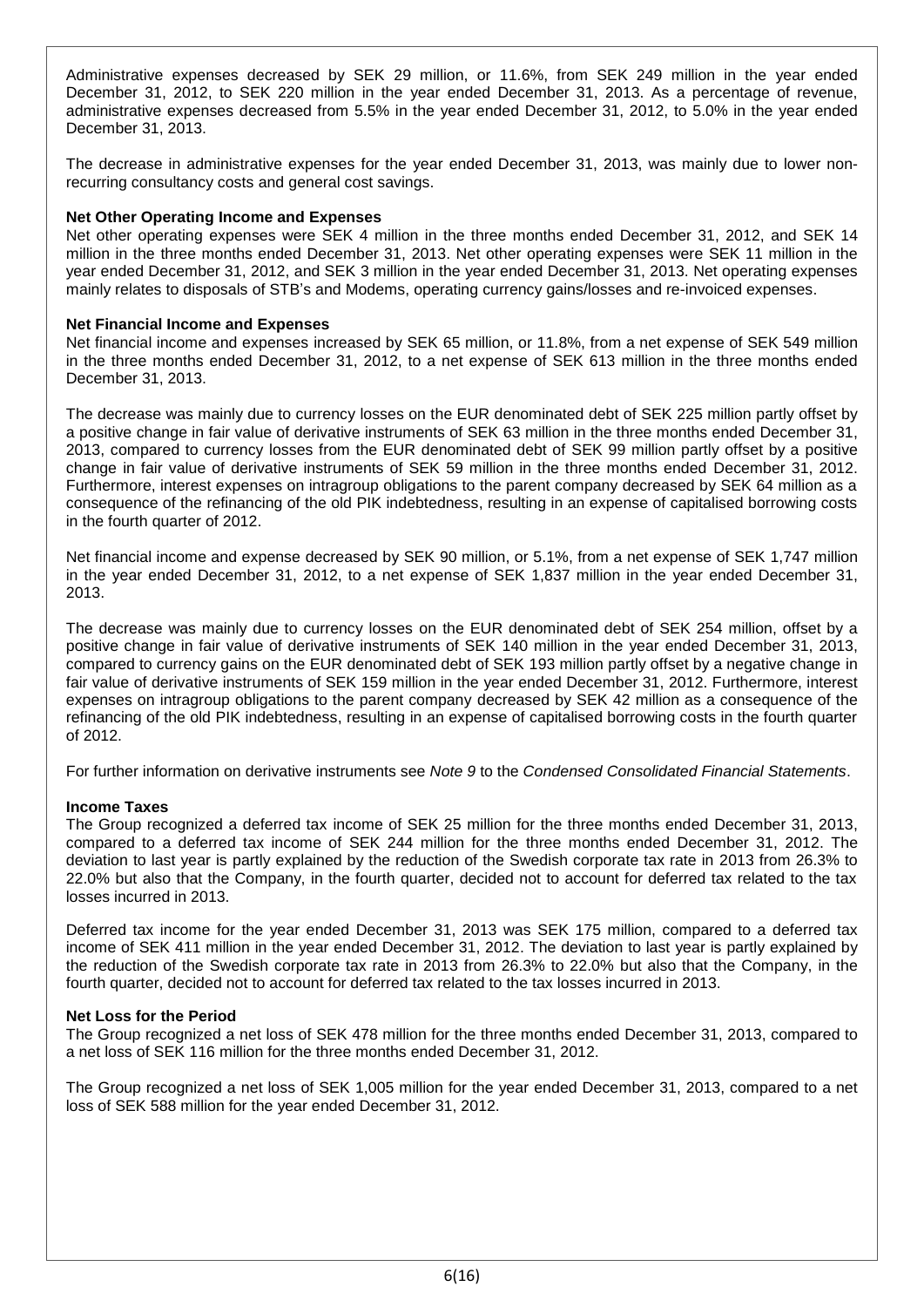## **Reconciliation of the Net Loss for the Period to Adjusted EBITDA**

The table below sets forth a reconciliation of net loss for the period to Adjusted EBITDA for the three months ended December 31, 2013 and 2012, and for the year ended December 31, 2013 and 2012.

|                      | For the three<br>months ended December 31, |       | For the<br>year ended December 31, |       |
|----------------------|--------------------------------------------|-------|------------------------------------|-------|
|                      |                                            |       |                                    |       |
|                      | 2013                                       | 2012  | 2013                               | 2012  |
|                      | (SEK in million)                           |       | (SEK in million)                   |       |
|                      | (478)                                      | (116) | (1,005)                            | (588) |
|                      | (25)                                       | (244) | (175)                              | (411) |
|                      | 613                                        | 549   | 1,837                              | 1,747 |
|                      | 110                                        | 189   | 657                                | 748   |
|                      | 14                                         | 19    | 15                                 | 19    |
|                      | 343                                        | 347   | 1,352                              | 1,413 |
| Non-recurring costs: |                                            |       |                                    |       |
|                      | 51                                         |       | 97                                 |       |
|                      | 5                                          |       | 49                                 |       |
|                      | 16                                         | 27    | 32                                 | 42    |
|                      | 72                                         | 21    | 178                                | 52    |
|                      |                                            | O     |                                    |       |
|                      | 540                                        | 577   | 2.200                              | 2,232 |
|                      |                                            | 6     | 11                                 | 30    |
|                      | 541                                        | 583   | 2,211                              | 2,262 |

(1) Disposals are related to modems and STBs.

(2) Include costs for legal and advisory fees for investment opportunities (including costs for acquiring Phonera Företag AB).

#### **Depreciation and Amortization**

Depreciation and amortization decreased by SEK 4 million, or 1.2%, from SEK 347 million in the three months ended December 31, 2012, to SEK 343 million in the three months ended December 31, 2013.

Depreciation and amortization decreased by SEK 61 million, or 4.3%, from SEK 1,413 million in the year ended December 31, 2012, to SEK 1,352 million in the year ended December 31, 2013. The decrease for the full year compared to 2012 is explained by certain fixed assets was fully written-off during 2012.

#### **Non-recurring Costs**

Non-recurring costs increased by SEK 50 million from SEK 21 million in the three months ended December 31, 2012, to SEK 72 million in the three months ended December 31, 2013. The increase in non-recurring costs in the fourth quarter was primarily due to non-recurring marketing and consultancy costs relating to the TiVo launch, as well as advisory and legal fees for investment opportunities (including costs for acquiring Phonera Företag AB).

Non-recurring costs increased by SEK 126 million from SEK 52 million in the year ended December 31, 2012, to SEK 178 million in the year ended December 31, 2013. The increase in non-recurring costs for the full year was primarily due to non-recurring marketing and consultancy costs relating to the TiVo launch of SEK 95 million, as well as personnel costs relating to redundancy of SEK 49 million.

#### **Adjusted EBITDA**

Adjusted EBITDA decreased by SEK 42 million, or 7.2%, from SEK 583 million in the three months ended December 31, 2012, to SEK 541 million in the three months ended December 31, 2013. As a percentage of revenue, Adjusted EBITDA decreased from 50.9% in the three months ended December 31, 2012, to 48.6% in the three months ended December 31, 2013.

The decrease in Adjusted EBITDA and Adjusted EBITDA margin for the three months ended December 31, 2013, was due to lower revenue from digital-television and fixed-telephony, and slightly higher production- and operating costs compared to the corresponding period for 2012.

Adjusted EBITDA decreased by SEK 51 million, or 2.3%, from SEK 2,262 million in the year ended December 31, 2012, to SEK 2,211 million in the year ended December 31, 2013. As a percentage of revenue, Adjusted EBITDA increased from 49.6% in the year ended December 31, to 49.7% in the year ended December 31, 2012.

The decrease in Adjusted EBITDA for the year ended December 31, 2013, was primarily due to lower revenue from digital-television and fixed-telephony, partly offset by decreased content costs, lower sales acquisition costs and general cost savings.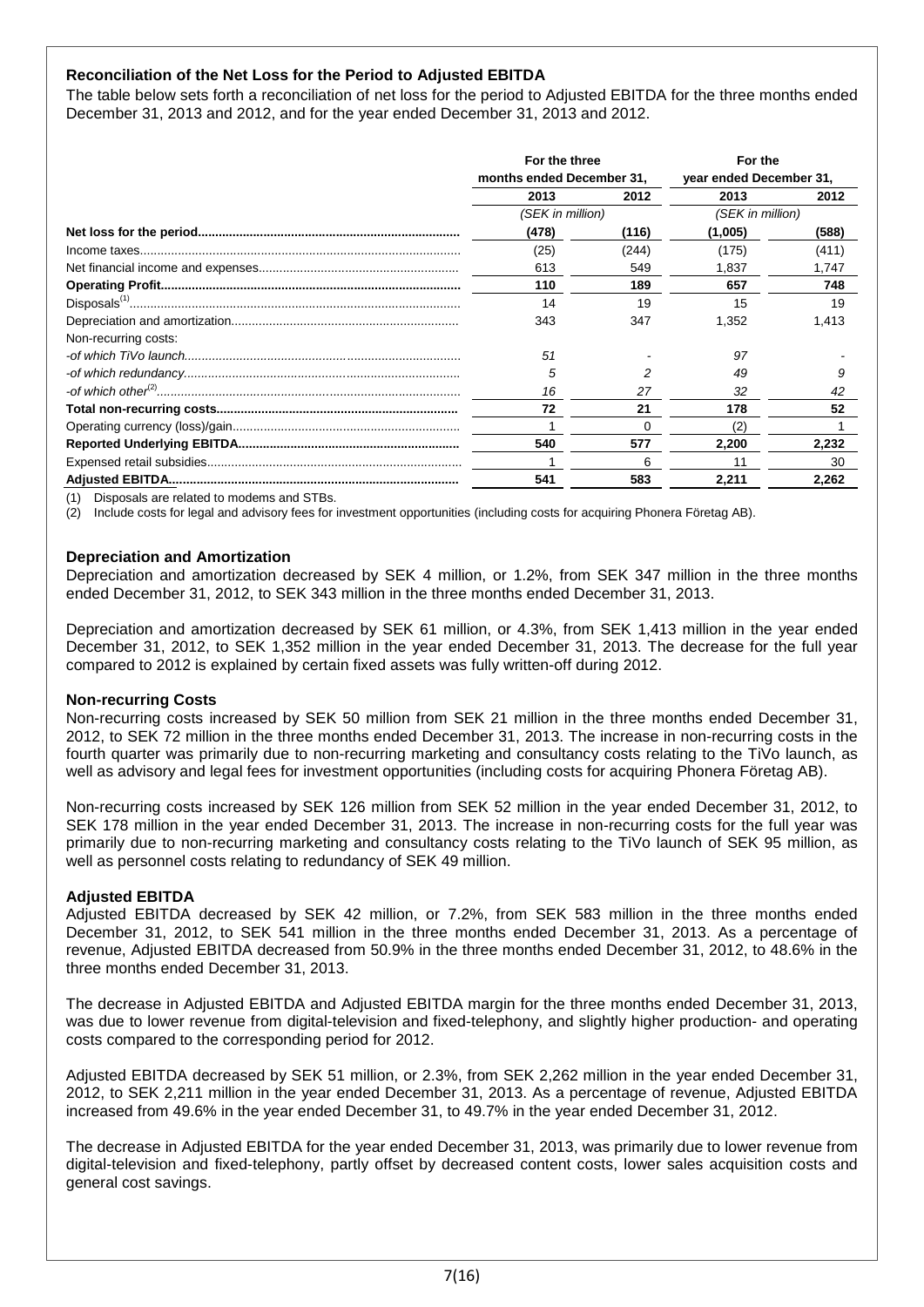## **Operating Free Cash Flow**

The table below sets forth the operating free cash flow for the three months ended, and for the year ended December 31, 2013 and 2012.

|  | For the three<br>months ended December 31, |       | For the<br>year ended December 31, |       |
|--|--------------------------------------------|-------|------------------------------------|-------|
|  |                                            |       |                                    |       |
|  | 2013                                       | 2012  | 2013                               | 2012  |
|  | (SEK in million)                           |       | (SEK in million)                   |       |
|  | 541                                        | 583   | 2,211                              | 2,262 |
|  | (1)                                        | (6)   | (11)                               | (30)  |
|  | 540                                        | 577   | 2,200                              | 2,232 |
|  | (73)                                       | (22)  | (176)                              | (52)  |
|  | 4                                          | 3     | 4                                  |       |
|  | 103                                        | 71    | (15)                               | (117) |
|  | (398)                                      | (357) | (1,038)                            | (913) |
|  | 30                                         | 23    | 42                                 | 38    |
|  | 206                                        | 295   | 1.016                              | 1.196 |

(1) Including non-recurring costs and operating currency (loss)/gain.

(2) Including change in pension provisions, change in other provisions and other items not included in cash flow.

#### **Operating Free Cash Flow for the Three Months Ended December 31, 2013 and 2012**

Operating free cash flow decreased by SEK 89 million, or 30.2%, from SEK 295 million in the three months ended December 31, 2012, to SEK 206 million in the three months ended December 31, 2013. The decrease was mainly due to higher one-off items, lower Underlying EBITDA contribution and increased capital expenditures compared to the corresponding quarter in 2012, partly offset by a more favorable change in the net working capital compared to the corresponding period in 2012.

One-off items increased by SEK 51 million from SEK 22 million in the three months ended December 31, 2012, to SEK 73 million in the three months ended December 31, 2013. The increase was primarily due to non-recurring marketing and consultancy costs relating to the TiVo launch, as well as advisory and legal fees for investment opportunities (including the costs for acquiring Phonera Företag AB).

The Group operates with negative net working capital, which increased by SEK 103 million in the three months ended December 31, 2013, compared to an increase of SEK 71 million in the three months ended December 31, 2012. The difference in change in net working capital between the two periods was primarily explained by increased operating liabilities in the three months ended December 31, 2013, compared to the corresponding quarter in 2012.

Capital expenditures increased by SEK 41 million, or 11.6%, from SEK 357 million in the three months ended December 31, 2012, to SEK 398 million in the three months ended December 31, 2013. The increase was mainly due to increased investments in TiVo STB's and higher Capitalized sales costs, compared to the corresponding quarter in 2012, partly offset by less investments in Network related capex and lower Other capex due to one-off investment during the fourth quarter of 2012, relating to equipment for field service.

#### **Operating Free Cash Flow for the year Ended December 31, 2013 and 2012**

Operating free cash flow decreased by SEK 180 million, or 15.0%, from SEK 1,196 million in the year ended December 31, 2012, to SEK 1,016 million in the year ended December 31, 2013. The decrease was mainly due to higher capital expenditures and higher one-off items partly offset by a more favorable change in net working capital compared to the corresponding period in 2012.

One-off items increased by SEK 124 million, from SEK 52 million in the year ended December 31, 2012 to SEK 176 million in the year ended December 31, 2013. The increase was primarily due to non-recurring costs for redundancy and for marketing and consultancy cost related to the TiVo-launch.

The Group operates with negative net working capital which decreased by SEK 15 million in the year ended December 31, 2013, compared to a decrease of SEK 117 million in the year ended December 31, 2012. The difference in change in net working capital between the two periods was primarily explained by extraordinary high operating liabilities as of December 31, 2011, related to transaction costs and costs for lawyers and consultants for the Acquisition that was settled during the first three months of 2012.

Capital expenditures increased by SEK 126 million, or 13.8%, from SEK 913 million in the year ended December 31, 2012, to SEK 1,038 million in the year ended December 31, 2013. The increase was mainly due to higher volumes of purchased TiVo STB's.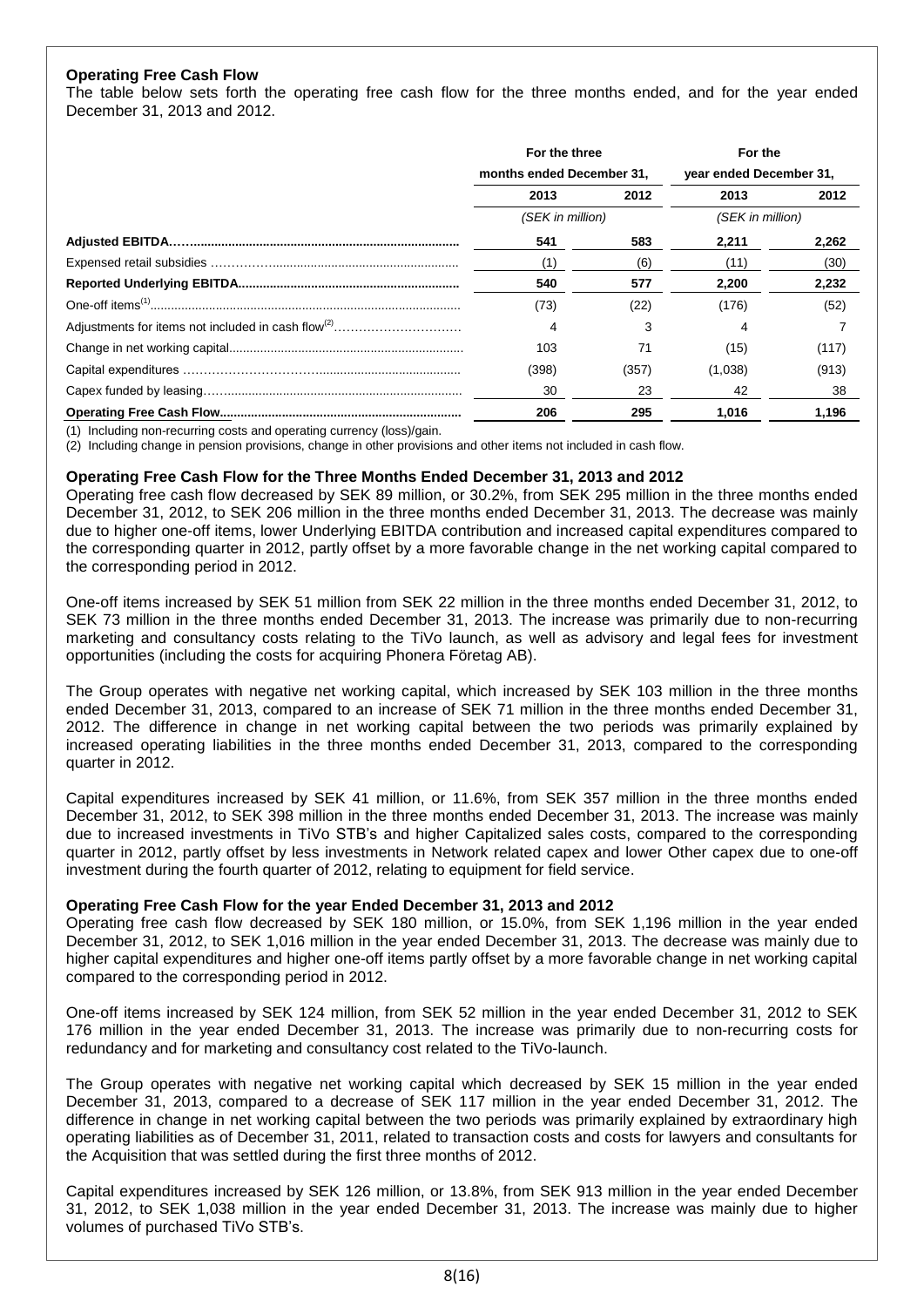## **Cash Debt and Liquidity**

The Group maintains cash and cash equivalents to fund the day-to-day requirements of the business. The principal source of liquidity on an on-going basis is the operating free cash flow, as well as drawings under the Capex Facility and the Revolving Credit Facility. Com Hem's ability to generate cash from operations will depend on the future operating performance, which is to some extent dependent on general economic, financial, competitive, market, regulatory and other factors, many of which are beyond the Group's control.

The table below sets forth the cash debt, available liquidity and leverage as of December 31, 2013<sup>(1)</sup>.

|                                          |            | As of December 31, 2013 |                |                 |                   |               |
|------------------------------------------|------------|-------------------------|----------------|-----------------|-------------------|---------------|
|                                          |            | Total                   |                |                 |                   |               |
|                                          | Nominal    | outstanding             | <b>Undrawn</b> | <b>Maturity</b> |                   |               |
| <b>Tranches</b>                          | currency   | debt (SEKm)             | amount         | date            |                   | Interest rate |
|                                          | <b>SEK</b> | 1,275                   |                | 2017            | STIBOR 3M         | $+4.00%$      |
|                                          | <b>SEK</b> | 1,216                   |                | 2018            | STIBOR 3M         | $+5.00\%$     |
|                                          | <b>EUR</b> | 2.718                   |                | 2018            | <b>EURIBOR 3M</b> | $+5.00%$      |
|                                          | <b>SEK</b> | 300                     | 450            | 2017            | STIBOR 3M         | $+4.00%$      |
| Incremental Facility <sup>(2)</sup>      | <b>SEK</b> | 500                     |                | 2018            | STIBOR 3M         | $+5.00%$      |
| Revolving Credit Facility <sup>(3)</sup> | <b>SEK</b> |                         | 445            | 2017            | STIBOR 3M         | $+4.00\%$     |
|                                          |            | 6,008                   | 895            |                 |                   |               |
| Senior Secured Notes                     | <b>SEK</b> | 3,492                   |                | 2018            | Fixed             | 9.25%         |
|                                          | <b>EUR</b> | 2,567                   |                | 2019            | Fixed             | 10.75%        |
| Bank and Notes Debt                      |            | 12,068                  | 895            |                 |                   |               |
| Cash and Cash Equivalents <sup>(2)</sup> | <b>SEK</b> | (1, 122)                |                |                 |                   |               |
|                                          |            | 10,946                  | 895            |                 |                   |               |
|                                          |            |                         | 2,211          |                 |                   |               |
|                                          |            |                         | 4.95x          |                 |                   |               |

(1) Please note that the above table is not comparable with the non-current interest-bearing liabilities presented in "*Condensed Consolidated Financial Statements – Condensed Consolidated Balance Sheet"*. In the condensed consolidated balance sheet, the credit facilities are net of unamortized capitalized transaction costs and original issue discount. Also, please note that the above table excludes leasing debt.

As stated in the Group's Annual Report 2012, the Incremental Facility is part of the original Senior Facilities Agreement. Total outstanding indebtedness under the Incremental Facility is currently held on restricted bank accounts and can only be used for potential investments.

(3) Of the Revolving Credit Facility of SEK 500 million, SEK 55 million is restricted for bank guarantees.

## **Leverage Ratio**

As of December 31, 2013, the Group's cash net debt to Adjusted EBITDA ratio was 4.95x, compared to 4.68x as of September 30, 2013, and 4.73x as of December 31, 2012. The increase in leverage is mainly a result of increased EUR/SEK rate, as well as additional drawings from the Capex Facility for financing of investments in TiVo STB's.

## **Cash Balance and Availability of Funds**

As of December 31, 2013, the Group held SEK 1,122 million of cash and cash equivalents, whereof SEK 500 million is restricted for potential investments. Under the Senior Credit Facilities Agreement, the Group has access to an additional committed Capex Facility of SEK 450 million and an additional committed SEK 445 million under the Revolving Credit Facility.

## **Intragroup Debt Obligations**

As of December 31, 2013, the NorCell Group's debt obligations to its Parent Company amounted to SEK 5,648 million, of which SEK 2,939 million is a shareholder loan, SEK 2,483 million is a back-to-back loan (EUR 278 million) which is the net proceeds from the Parent Company´s issue of the Senior PIK Notes including interest capitalized on June 1<sup>th</sup> 2013, and December 1<sup>th</sup> 2013, and accrued interest on the loans of SEK 226 million. No cash interest is payable on the debt to the Parent Company.

## **Currency and Interest Rate Risks**

The Group's translation exposure arises due to debt obligations in EUR. As of December 31, 2013, the NorCell Group's debt obligations in EUR amounted to EUR 869 million (EUR 304 million in credit facilities, EUR 287 million in notes and EUR 278 million in intragroup debt) compared to EUR 852 million (EUR 304 million in credit facilities, EUR 287 million in notes and EUR 261 million in intragroup debt) as of September 30, 2013. Excluding the EUR 278 million intragroup debt, described above, the NorCell Group has hedged 100% of the EUR denominated interest payments until 2015 and part of the EUR denominated principals.

To decrease the Group's interest rate risks and currency exposure, certain derivatives have been entered into. The derivatives are measured at fair value, and are recognized in net loss for the period. As of December 31, 2013, the fair value of the derivatives amounted to SEK (119) million compared to a fair value of SEK (180) million as of September 30, 2013, and a fair value of SEK (259) million as of December 31, 2012.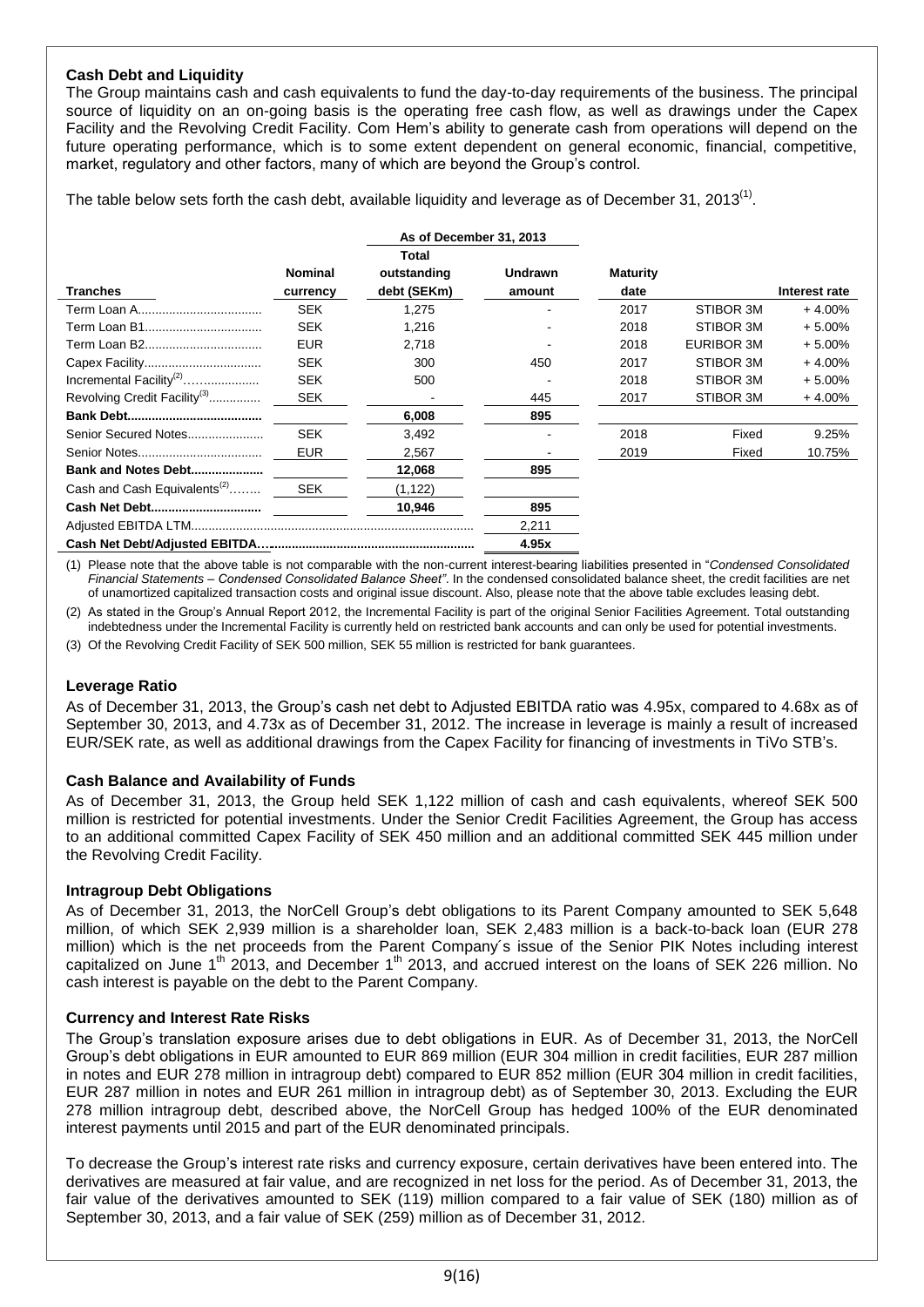# **PRESENTATION OF FINANCIAL AND OTHER INFORMATION**

## **Pro Forma Capitalization Table NorCell 1B AB (publ)**

The following table sets out the consolidated capitalization and cash and cash equivalents for the NorCell Group and NorCell 1B AB (publ) as of December 31, 2013, and is included to fulfill the indenture for the Senior PIK Notes Issuer. The indebtedness of NorCell 1B AB (publ) has primarily been on-lent to the NorCell Group (as described in the table below). Accordingly, there are no material differences between the consolidated financial statements of NorCell 1B AB (publ) and the NorCell Group. As a result, NorCell 1B AB (publ) does not issue any consolidated financial statements.

|                     | As of December 31, 2013                |                                 |                    |                          |  |
|---------------------|----------------------------------------|---------------------------------|--------------------|--------------------------|--|
|                     | <b>NorCell</b><br>Group <sup>(1)</sup> | <b>NorCell 1B</b><br>$AB^{(1)}$ | <b>Adjustments</b> | Pro Forma <sup>(1)</sup> |  |
|                     |                                        |                                 | (SEK in million)   |                          |  |
|                     | 1,122                                  | 0                               |                    | 1,122                    |  |
| <b>Current debt</b> |                                        |                                 |                    |                          |  |
|                     | 264                                    |                                 |                    | 264                      |  |
|                     | 44                                     |                                 |                    | 44                       |  |
|                     | 308                                    |                                 |                    | 308                      |  |
| Non-current debt    |                                        |                                 |                    |                          |  |
|                     | 5.744                                  |                                 |                    | 5,744                    |  |
|                     | 3.492                                  |                                 |                    | 3.492                    |  |
|                     | 2,567                                  |                                 |                    | 2,567                    |  |
|                     |                                        | 2.530                           |                    | 2.530                    |  |
|                     |                                        | 26                              |                    | 26                       |  |
|                     | 37                                     |                                 |                    | 37                       |  |
|                     | 5.648                                  | 3,191                           | (5,648)            | 3.191                    |  |
|                     | (468)                                  | (72)                            |                    | (540)                    |  |
|                     | 17,022                                 | 5,675                           | (5,648)            | 17,049                   |  |
|                     | 17,330                                 | 5,675                           | (5,648)            | 17,357                   |  |
|                     | 16,208                                 | 5,675                           | (5,648)            | 16,234                   |  |

(1) EUR denominated indebtedness has been converted at the exchange rate of SEK 8.943 per EUR 1.00 as of December 31, 2013.

#### **This Interim Report presents the following financial information:**

The unaudited condensed consolidated financial statements of the NorCell Group as of and for the three months ended December 31, 2013 and 2012, and as of and for the year ended December 31, 2013 and 2012. These accounts have been prepared in accordance with International Financial Reporting Standards as adopted by the European Union ("**IFRS**").

#### **Non-IFRS Financial Measures**

The following financial measures included in this Interim Report are not measures of financial performance or liquidity under IFRS:

|                           | For the three    |                    | For the year     |
|---------------------------|------------------|--------------------|------------------|
| months ended December 31, |                  | ended December 31, |                  |
| 2013                      | 2012             | 2013               | 2012             |
|                           | (SEK in million) |                    | (SEK in million) |
| 540                       | 577              | 2.200              | 2.232            |
| 48.5                      | 50.4             | 49.5               | 48.9             |
| 541                       | 583              | 2.211              | 2.262            |
| 48.6                      | 50.9             | 49.7               | 49.6             |
| 206                       | 295              | 1.016              | 1.196            |
| 18.5                      | 25.8             | 22.8               | 26.2             |

(1) Reported Underlying EBITDA is defined as net profit/(loss) for the period before income taxes, net financial items, disposals, depreciation and amortization, non-recurring costs and operating currency gain/(loss) ("**Reported Underlying EBITDA**"). Depreciation and amortization is recorded under costs of sales and services (depreciation and amortization on fixed tangible and intangible assets related to production), selling expenses (depreciation and amortization on fixed tangible and intangible assets related to the sales function) and administrative expenses (depreciation and amortization on fixed tangible and intangible assets related to administrative functions). For a reconciliation of Net Profit/Loss for the Period to Reported Underlying EBITDA, see *"Results of Operations and Financial Condition* - *Reconciliation of Net Profit/(Loss) for the Period to Adjusted EBITDA"*.

(2) Reported Underlying EBITDA margin is calculated as Reported Underlying EBITDA as a percentage of revenue.

(3) Adjusted EBITDA is defined as Reported Underlying EBITDA less expenses associated with retail subsidies, which consist of subsidies paid to retailers for the sale of set-top boxes ("STBs") that can be associated with individual subscriber agreements. Due to the enhancement of Com Hem's support systems, the Group has as from January 1, 2011, reported the portion of retail subsidies paid in cash that can be associated with individual subscriber agreements as fixed intangible assets in accordance with IFRS. Prior to this date, these expenses were accounted for as prepaid expenses and expensed over a period of 36 months. Expenses for retail subsidies for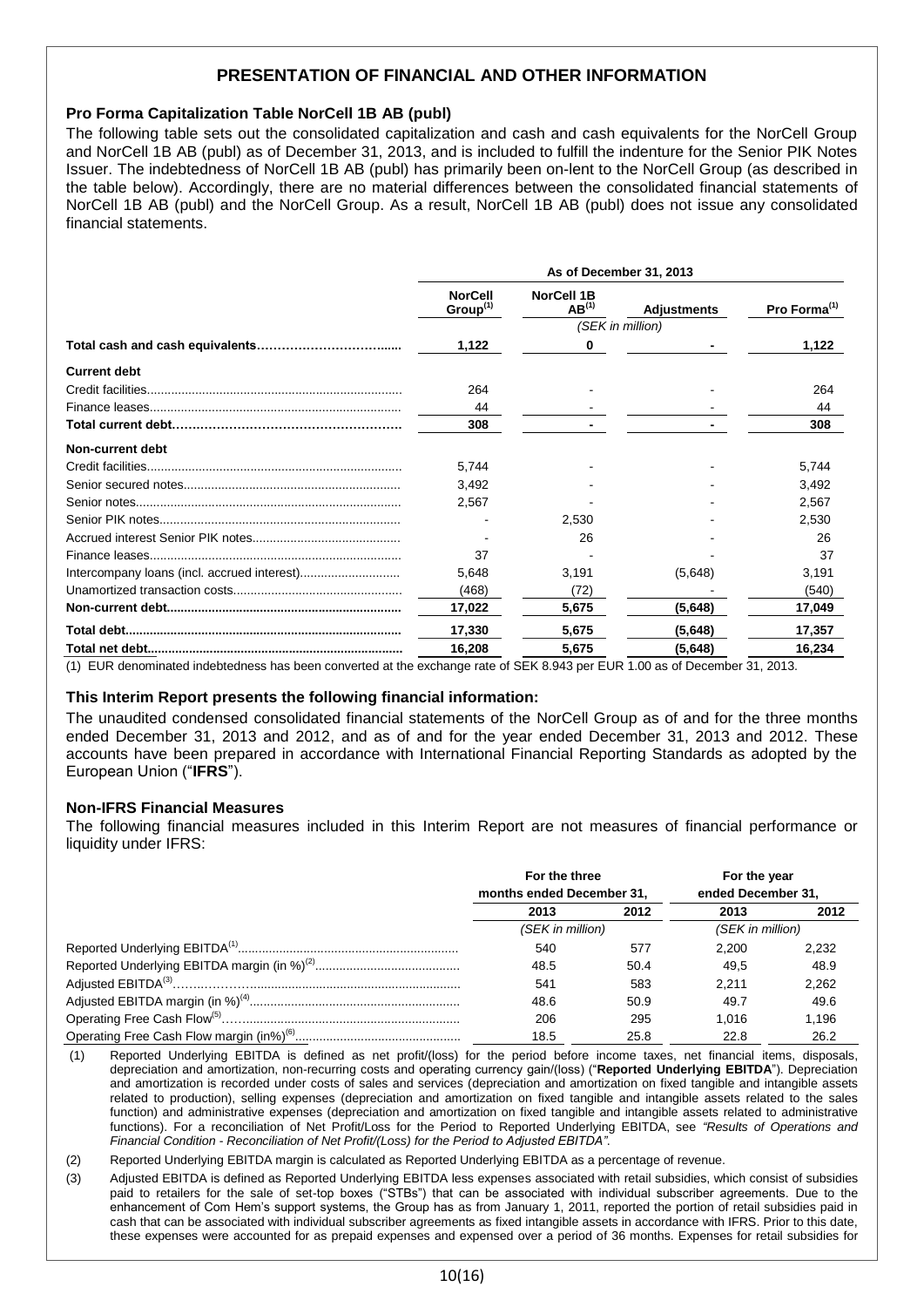the three months ended December 31, 2013 and 2012, and the full year ended December 31, 2013 and 2012 respectively relate to retail subsidies paid in prior periods.

- (4) Adjusted EBITDA margin is calculated as Adjusted EBITDA as a percentage of revenue.
- (5) Operating Free Cash Flow is calculated as Adjusted EBITDA less expensed retail subsidies, less non-recurring costs, plus operating currency loss/(gain) plus total adjustments for items not included in cash flow, less change in net working capital, less capital expenditures in fixed tangible and intangible assets not funded by leasing ("**Operating Free Cash Flow**"). For a reconciliation of Adjusted EBITDA to Operating Free Cash Flow, see "*Results of Operations and Financial Condition*".
- (6) Operating Free Cash Flow margin is calculated as Operating Free Cash Flow as a percentage of revenue.

The non-IFRS financial measures presented herein are not recognized measures of financial performance under IFRS but measures used by Management to monitor the underlying performance of the business and operations. In particular, the non-IFRS financial measures should not be viewed as substitutes for profit/(loss) for the period, profit/(loss) after financial items, operating income, cash and cash equivalents at period end or other income statement or cash flow items computed in accordance with IFRS. The non-IFRS financial measures do not necessarily indicate whether cash flow will be sufficient or available to meet the Group's cash requirements and may not be indicative of the Group's historical operating results, nor are such measures meant to be predictive of future results.

## **Selected Operational Data**

These non-IFRS measures have been presented in this Interim Report because they are considered to be important supplemental measures of Com Hem's performance and believed to be widely used by investors and prospective investors comparing performance between companies. Since not all companies compute these or other non-IFRS financial measures in the same way, the manner in which Management has chosen to compute the non-IFRS financial measures presented herein may not be comparable to similarly defined terms used by other companies.

|                          | As of December 31. |       | As of September 30,                       |       |
|--------------------------|--------------------|-------|-------------------------------------------|-------|
|                          | 2013               | 2012  | 2013                                      | 2012  |
|                          |                    |       | (in thousand, except otherwise indicated) |       |
| <b>Landlord Business</b> |                    |       |                                           |       |
|                          | 1.817              | 1.749 | 1.789                                     | 1.747 |
|                          | 39                 | 40    | 40                                        | 41    |
| <b>Consumer Business</b> |                    |       |                                           |       |
|                          | 830                | 828   | 829                                       | 831   |
|                          | 1.482              | 1.502 | 1.484                                     | 1.512 |
|                          | 1.79               | 1.82  | 1.79                                      | 1.82  |
|                          | 348                | 361   | 348                                       | 360   |

(1) Homes connected represent the number of residential units to which Com Hem provides an analog or digital connection, primarily through long-term contracts with landlords of MDUs, but also through service provider agreements with communication operators.

(2) ARPU is calculated by dividing the revenue for the respective period by the average number of RGUs for that period and further by the number of months in the period. The average number of RGUs is calculated as the number of RGUs on the first day in the respective period plus the number of RGUs on the last day of the respective period divided by two.

(3) Unique subscribers represent the number of individual end users who subscribed for one or more of Com Hem's upgraded digital services as of the date indicated.

(4) RGUs (revenue generating units) relate to sources of revenue, which may not always be the same as subscriber numbers. For example, one person may subscribe for two different services, thereby accounting for only one subscriber but two RGUs.

(5) Blended consumer ARPU is calculated by all digital-television, high-speed broadband, fixed-telephony and other revenue that can be allocated to each consumer service for the respective period, 2013 and 2012, by the average number of total unique subscribers for the respective period, and further by the number of months in the period. The average number of total unique subscribers is calculated by aggregating the average number of unique subscribers in each month during the respective period and dividing the result by the number of months in the respective period.

|                                   | For the three<br>months ended December 31, |      | For the<br>year ended December 31, |      |
|-----------------------------------|--------------------------------------------|------|------------------------------------|------|
|                                   | 2013                                       | 2012 | 2013                               | 2012 |
| <b>ARPU Consumer Business</b> (1) | (SEK in million)                           |      | (SEK in million)                   |      |
|                                   | 231                                        | 236  | 228                                | 231  |
|                                   | 197                                        | 197  | 198                                | 196  |
|                                   | 98                                         | 116  | 103                                | 117  |
| Blended B2C ARPU <sup>(2)</sup>   | 348                                        | 361  | 348                                | 358  |

(1) ARPU is calculated by dividing the revenue (for the consumer service provided, in each case including the proportional allocation of the bundling discount) for the respective period by the average number of RGUs for that period and further by the number of months in the period. The average number of RGUs is calculated as the number of RGUs on the first day in the respective period plus the number of RGUs on the last day of the respective period divided by two.

(2) Blended consumer ARPU is calculated by all digital-television, high-speed broadband, fixed-telephony and other revenue that can be allocated to each consumer service for the respective period, 2013 and 2012, by the average number of total unique subscribers for the respective period, and further by the number of months in the period. The average number of total unique subscribers is calculated by aggregating the average number of unique subscribers in each month during the respective period and dividing the result by the number of months in the respective period.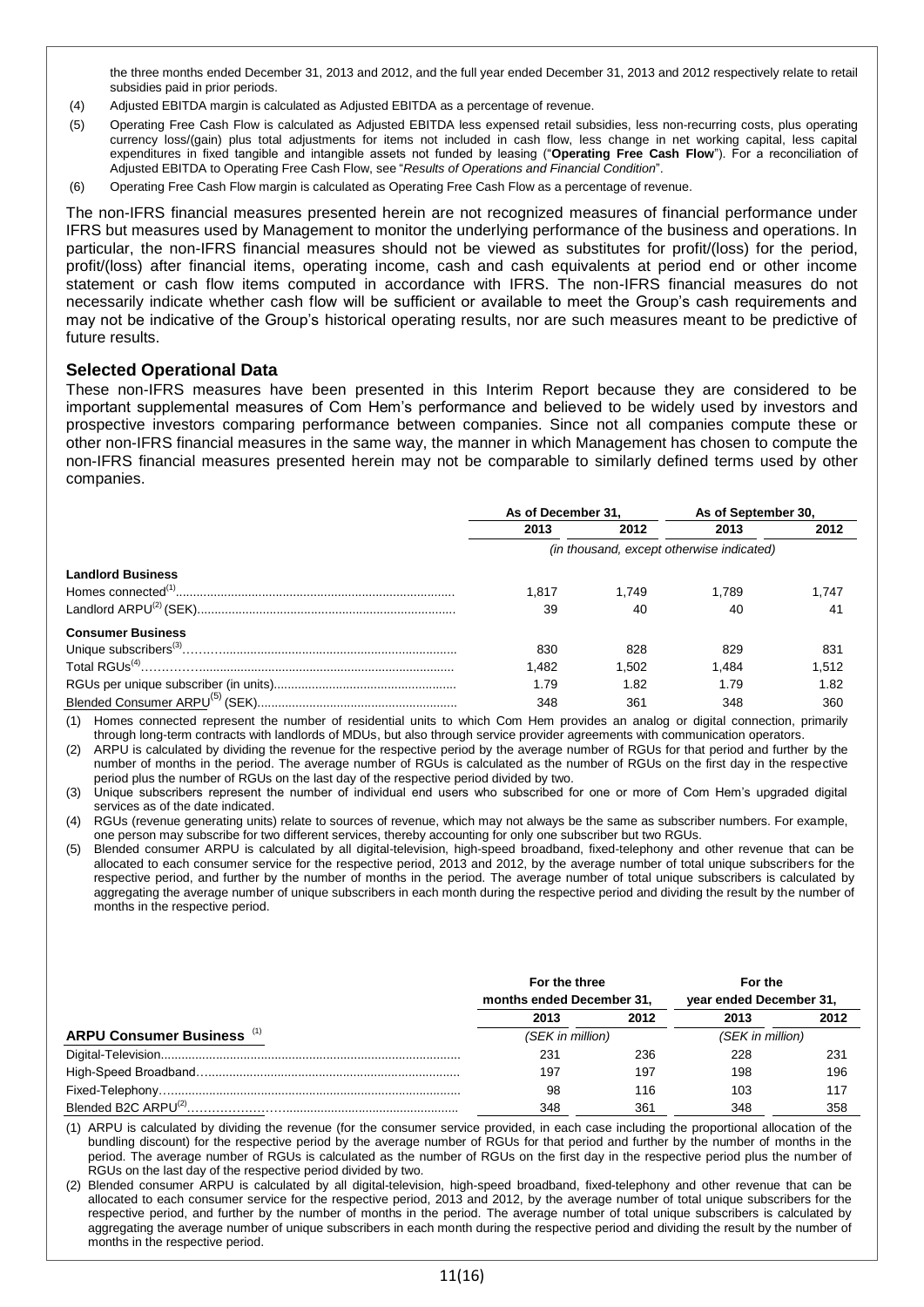# **CONDENSED CONSOLIDATED FINANCIAL STATEMENTS**

*The condensed consolidated financial statements present the NorCell Group as of and for the three months ended December 31, 2013 and 2012, and as of and for the year ended December 31, 2013 and 2012.*

## **Condensed Consolidated Income Statement**

|                | For the three    |                           | For the          |                         |  |  |
|----------------|------------------|---------------------------|------------------|-------------------------|--|--|
|                |                  | months ended December 31, |                  | year ended December 31, |  |  |
|                | 2013             | 2012                      | 2013             | 2012                    |  |  |
|                | (SEK in million) |                           | (SEK in million) |                         |  |  |
|                | 1.114            | 1,145                     | 4.448            | 4,562                   |  |  |
|                | (550)            | (551)                     | (2, 190)         | (2, 244)                |  |  |
|                | 563              | 595                       | 2,258            | 2,318                   |  |  |
|                | (382)            | (334)                     | (1,378)          | (1,310)                 |  |  |
|                | (57)             | (68)                      | (220)            | (249)                   |  |  |
|                | (14)             | (4)                       | (3)              | (11)                    |  |  |
|                | 110              | 189                       | 657              | 748                     |  |  |
|                | (613)            | (549)                     | (1,837)          | (1,747)                 |  |  |
|                | (503)            | (360)                     | (1, 180)         | (999)                   |  |  |
|                | 25               | 244                       | 175              | 411                     |  |  |
|                | (478)            | (116)                     | (1,005)          | (588)                   |  |  |
| Loss per share |                  |                           |                  |                         |  |  |
|                | (796)            | (194)                     | (1,676)          | (981)                   |  |  |
|                | (796)            | (194)                     | (1,676)          | (981)                   |  |  |

## **Other Comprehensive Income**

|                                                      | For the three<br>months ended December 31, |                  | For the<br>year ended December 31, |                  |  |  |
|------------------------------------------------------|--------------------------------------------|------------------|------------------------------------|------------------|--|--|
|                                                      |                                            |                  |                                    |                  |  |  |
|                                                      | 2013                                       | 2012             | 2013                               | 2012             |  |  |
|                                                      |                                            | (SEK in million) |                                    | (SEK in million) |  |  |
|                                                      | (478)                                      | (116)            | (1,005)                            | (588)            |  |  |
| Other comprehensive income                           |                                            |                  |                                    |                  |  |  |
| Components not to be reclassified to net profit/loss |                                            |                  |                                    |                  |  |  |
|                                                      |                                            | (6)              | 60                                 | (24)             |  |  |
|                                                      |                                            |                  | (13)                               | 5                |  |  |
| Total other comprehensive income for the period      |                                            | (5)              | 46                                 | (19)             |  |  |
|                                                      | (477)                                      | (121)            | (959)                              | (608)            |  |  |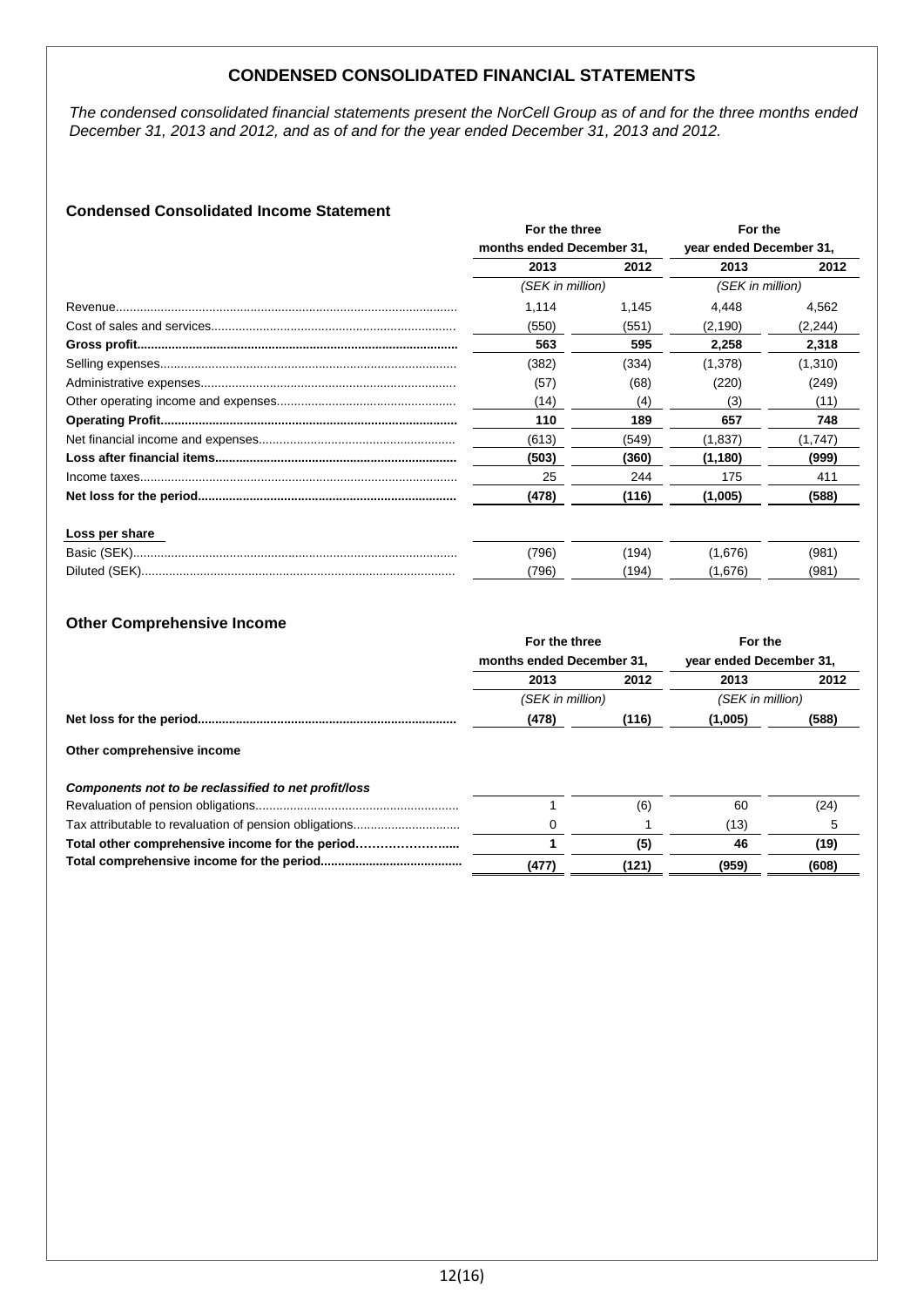| <b>Condensed Consolidated Balance Sheet</b> | As of December<br>31.2013 | As of December<br>31, 2012 |
|---------------------------------------------|---------------------------|----------------------------|
|                                             | (SEK in million)          | (SEK in million)           |
| Non-current assets                          |                           |                            |
|                                             | 16.154                    | 16.513                     |
|                                             | 10.742                    | 10.742                     |
|                                             | 1.463                     | 1.421                      |
|                                             | 6                         | 6                          |
|                                             | 17.624                    | 17.940                     |
|                                             | 563                       | 300                        |
|                                             | 1.122                     | 661                        |
|                                             | 1.685                     | 961                        |
| Total assets                                | 19.309                    | 18.901                     |
|                                             |                           |                            |

| (664)  | 70     |
|--------|--------|
| 17.022 | 15.553 |
| 5.503  | 4.838  |
| 5.833  | 5.703  |
| 5.648  | 4.973  |
| 235    | 426    |
| 671    | 766    |
| 17.927 | 16.746 |
| 308    | 354    |
| 1.737  | 1.731  |
| 2.045  | 2.085  |
| 19.309 | 18.901 |

|                                         | As of December<br>31, 2013 | As of December<br>31.2012 |
|-----------------------------------------|----------------------------|---------------------------|
|                                         | (SEK in million)           | (SEK in million)          |
|                                         | 70                         | 681                       |
|                                         |                            | (3)                       |
|                                         | 70                         | 678                       |
|                                         | (1,005)                    | (588)                     |
|                                         | 46                         | (19)                      |
|                                         | (959)                      | (608)                     |
| Transactions with owners of the company |                            |                           |
|                                         | 225                        |                           |
|                                         | (664)                      | 70                        |
|                                         |                            |                           |

(1) Refers to the revised IAS 19 Employee Benefits, see note 1 for further information.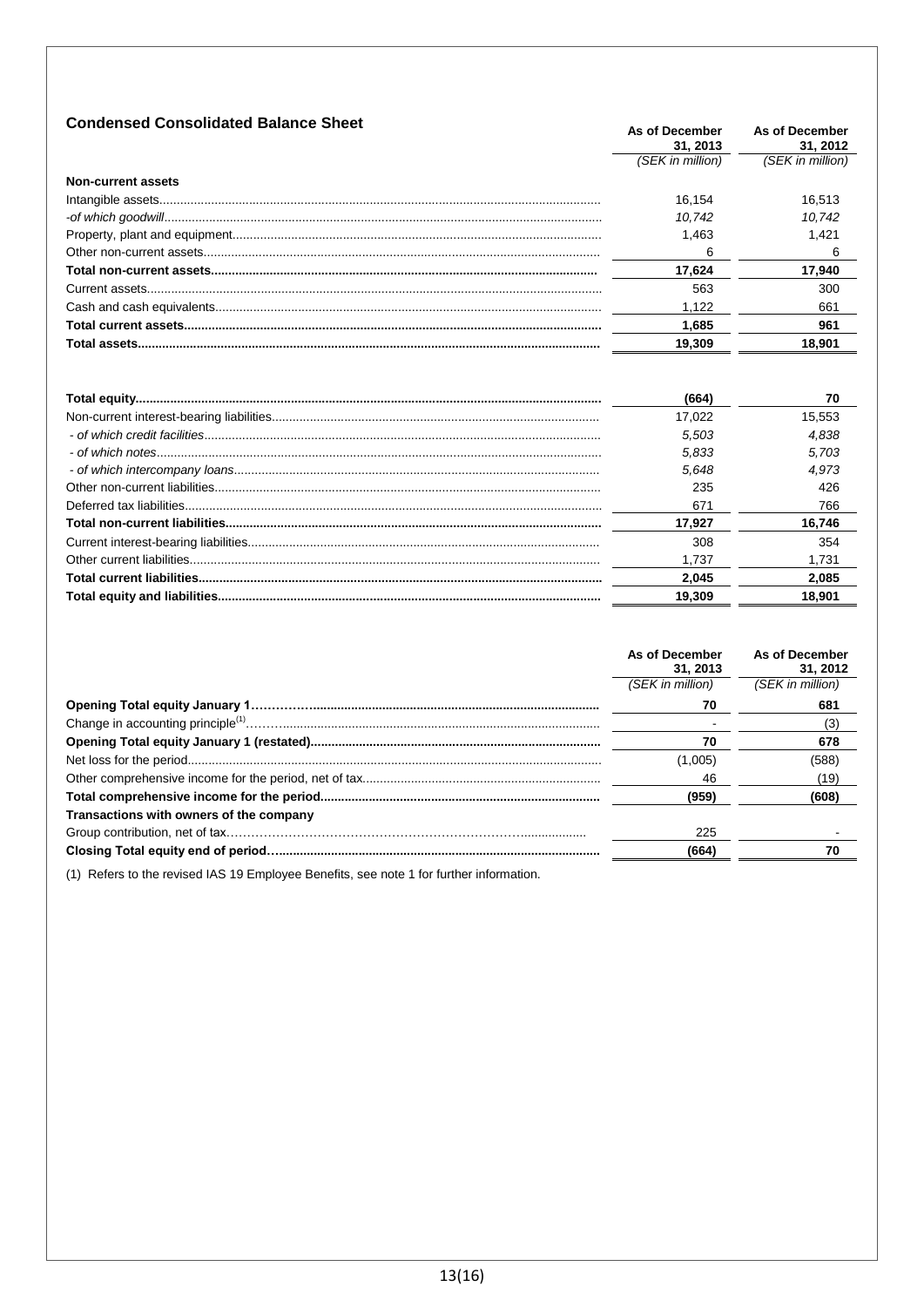# **Condensed Consolidated Cash Flow Statement**

|                                                        | For the three<br>months ended December 31, |       | For the<br>year ended December 31, |       |
|--------------------------------------------------------|--------------------------------------------|-------|------------------------------------|-------|
|                                                        |                                            |       |                                    |       |
|                                                        | 2013                                       | 2012  | 2013                               | 2012  |
|                                                        | (SEK in million)                           |       | (SEK in million)                   |       |
| <b>Operating activities</b>                            |                                            |       |                                    |       |
|                                                        | (503)                                      | (360) | (1,180)                            | (999) |
| Adjustments for items not included in cash flow, etc.* | 558                                        | 283   | 2.230                              | 2,012 |
|                                                        | 103                                        | 71    | (15)                               | (117) |
|                                                        | 157                                        | (6)   | 1,035                              | 896   |
| <b>Investing activities</b>                            |                                            |       |                                    |       |
|                                                        | (219)                                      | (96)  | (400)                              | (250) |
|                                                        | (149)                                      | (238) | (597)                              | (625) |
|                                                        |                                            |       | (8)                                |       |
|                                                        |                                            | (6)   |                                    | (6)   |
|                                                        | 0                                          |       | 0                                  |       |
|                                                        | (368)                                      | (340) | (1,005)                            | (880) |
| <b>Financing activities</b>                            |                                            |       |                                    |       |
|                                                        |                                            | 201   |                                    | 101   |
|                                                        | 200                                        |       | 800                                |       |
|                                                        | (34)                                       | (34)  | (354)                              | (457) |
|                                                        | (1)                                        |       | (16)                               | (43)  |
|                                                        | 165                                        | 167   | 430                                | (399) |
|                                                        | (46)                                       | (178) | 461                                | (383) |
|                                                        | 1,122                                      | 661   | 1,122                              | 661   |

# **\*Adjustments for items not included in cash flow,**

|                                                                 | For the three             |                  | For the                 |                  |
|-----------------------------------------------------------------|---------------------------|------------------|-------------------------|------------------|
|                                                                 | months ended December 31, |                  | year ended December 31, |                  |
|                                                                 | 2013                      | 2012             | 2013                    | 2012             |
|                                                                 |                           | (SEK in million) |                         | (SEK in million) |
|                                                                 | 343                       | 347              | 1.352                   | 1.413            |
|                                                                 | 227                       | 99               | 254                     | (191)            |
|                                                                 | (61)                      | (59)             | (140)                   | 159              |
| Change in accrued arrangement fees and accrued interest expense | (134)                     | (130)            | 146                     | 167              |
|                                                                 | 162                       | 26               | 595                     | 438              |
|                                                                 | 20                        |                  | 23                      | 26               |
| Total.                                                          | 558                       | 283              | 2.230                   | 2.012            |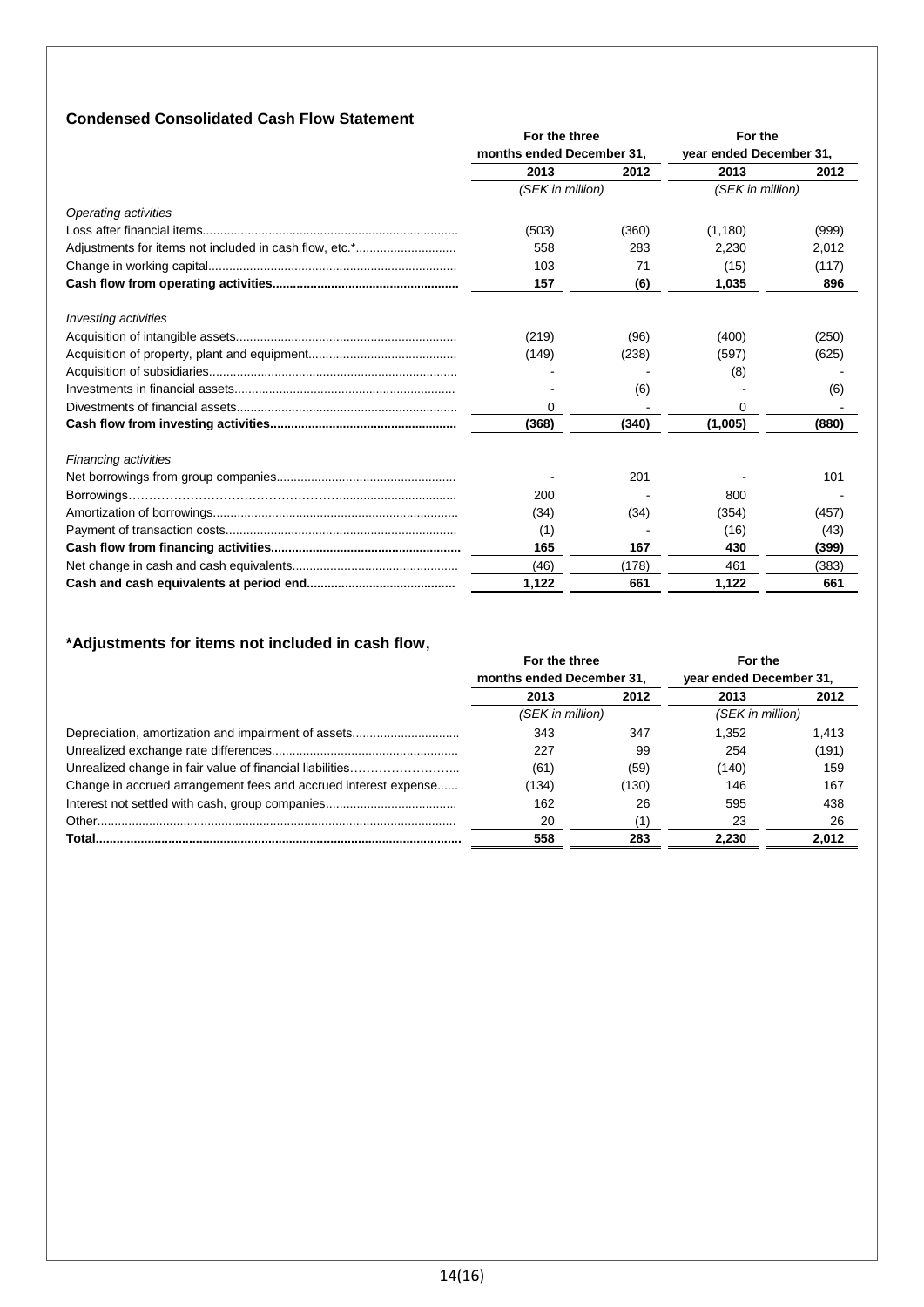# **Notes to the Condensed Consolidated Financial Statements**

## **Note 1 Basis of Preparation**

The consolidated accounts of the Group are prepared in accordance with International Financial Reporting Standards ("IFRSs") as disclosed in the Annual Report 2012 and presented in million Swedish kronor (SEK) which is also the Group's functional currency.

The Interim Report is prepared in accordance with IAS 34 Interim Financial Reporting.

The Interim Report has been approved for issuance by the Board of Directors on February 14, 2014.

#### *New and amended accounting standards*

The amended IAS19 Employee benefits was adopted by the Group as from January 1, 2013, retrospectively. Accordingly, the financial statements for 2012 have been restated as described in the table below (effects on relevant line items). The other new or revised IFRSs that have come into force on January 1, 2013, have had no material impact on the consolidated financial statements in addition to certain additional disclosures on financial instruments according to IFRS 13 *Fair value measurement*, and that the amended IAS 1 *Presentation of financial statements* resulted in a new classification of items reported in other comprehensive income. Under the amended IFRS 7 *Financial Instruments: Disclosures* relating to new disclosure requirements for offsetting financial assets and liabilities; there has been no off setting and no agreement exists that allows netting.

| <b>SEK in million</b> | As of January 1, 2013 | For the year ended<br>December 31, 2013 |
|-----------------------|-----------------------|-----------------------------------------|
|                       |                       |                                         |
|                       | (19)                  | 46                                      |
|                       | (19)                  | 46                                      |
|                       | (19)                  | 46                                      |
|                       | 24                    | (60)                                    |
|                       | (5)                   |                                         |
|                       | 19                    | (46)                                    |

## *Operating Segments*

The operations of the Group are integrated and constitute a single operating segment that offers the supply of digital-television, high-speed broadband and fixed-telephony on a single market, Sweden. This is also the base of the Group's management structure and the structure for internal reporting, which is controlled by the Group's Chief Executive Officer, who has been identified as its chief operating decision maker. As such, the Group does not present any operating segment information. However, information on revenue from digital-television, high-speed broadband, fixed-telephony and landlord services is disclosed in Note 2.

#### **Note 2 Revenue**

Total revenue amounted to SEK 4,448 million (SEK 4,562 million) in the year ended December 31, 2013. Digitaltelevision revenue amounted to SEK 1,653 million (SEK 1,721 million), or 37.2% (37.7%) of total revenue. Highspeed broadband revenue amounted to SEK 1,296 million (SEK 1,277 million), or 29.1% (28.0%) of total revenue. Fixed-telephony revenue amounted to SEK 415 million (SEK 506 million), or 9.3% (11.1%) of total revenue. Landlord revenue amounted to SEK 856 million (SEK 856 million) or 19.2% (18.8%) of total revenue, and other revenue amounted to SEK 228 million (SEK 202 million), or 5.1% (4.4%) of total revenue.

#### **Note 3 Operating Expenses**

The Group's cost of sales and services amounted to SEK 2,190 million (SEK 2,244 million), or 49.2% (49.2%) of total revenue in the year ended December 31, 2013. Selling expenses amounted to SEK 1,378 million (SEK 1,310 million), or 31.0% (28.7%) of total revenue, administrative expenses amounted to SEK 220 million (SEK 249 million), or 5.0% (5.5%) of total revenue and the Group's net other operating income and expenses amounted to an expense of SEK 3 million (expense of SEK 11 million) or 0.1% (0.2%) of total revenue.

#### **Note 4 Financial Income and Expenses**

Financial income and expenses summarized to a net financial expense of SEK 1,837 million (SEK 1,747 million) in the year ended December 31, 2013.

Net financial expense consisted primarily of interest expenses on borrowings amounting to SEK 1,708 million (SEK 1,773 million), currency losses in EUR denominated debt of SEK 254 million (currency gains of SEK 193 million), and a positive change in fair value of derivative instruments amounting to SEK 140 million (negative change of SEK 159 million) in the year ended December 31, 2013.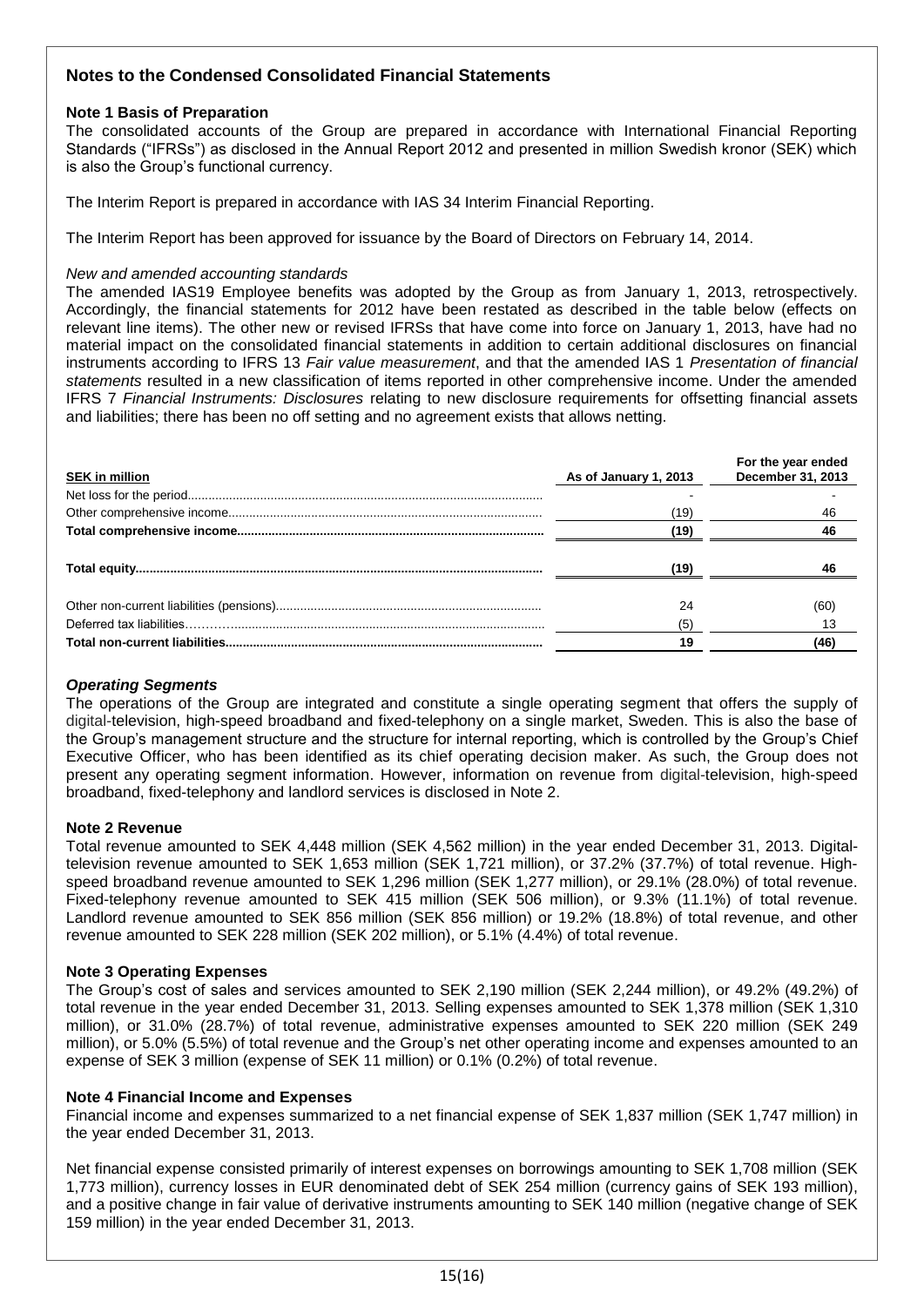## **Note 5 Income Taxes**

The Group recognized a deferred tax income for the year ended December 31, 2013 of SEK 175 million (SEK 411 million). The deviation to last year is partly explained by the reduction of the Swedish corporate tax rate in 2013 from 26.3% to 22.0% but also that the Company, in the fourth quarter, decided not to account for deferred tax related to the tax losses incurred in 2013.

## **Note 6 Net Loss for the Period**

The Group recognized a net loss of SEK 1,005 million (SEK 588 million) in the year ended December 31, 2013.

## **Note 7 Capital Expenditures**

Capital expenditures in the year ended December 31, 2013 amounted to SEK 1,038 million (SEK 913 million) or 23.3% (20.0%) of total revenue, of which SEK 42 million (SEK 38 million) was funded by financial leases. Of the capital expenditures net after leasing, SEK 597 million (SEK 625 million) related to investments in fixed tangible assets and SEK 400 million (SEK 250 million) related to investments in fixed intangible assets.

## **Note 8 Liquidity and Financial Position**

As of December 31, 2013, the Group held SEK 1,122 million (SEK 661 million) of cash and cash equivalents whereof SEK 500 million is restricted for potential investments. The restricted cash of SEK 500 million is equivalent with the proceeds from an Incremental Facility established during the year ended December 31, 2013. In addition, SEK 300 million was drawn from the Capex Facility during the period. Under the Senior Facilities Agreement, the Group has access to an additional committed Capex Facility of SEK 450 million and additional committed SEK 445 million under the Revolving Credit Facility.

## **Note 9 Fair Value of Derivative Instruments**

To decrease the Group's interest rate risks and currency exposure, certain derivatives have been entered into. The derivatives are measured at fair value and are recognized in net profit/(loss), hedge accounting is not applied. The Group only holds level 2 instruments as described in the Annual Report 2012.

Amounts of SEK 140 million (SEK (159) million) regarding changes in fair value of the derivatives have been recognized in the financial net and SEK 0 million (-) have been recognized in other operating income, in the year ending December 31, 2013.

The following table illustrates the fair value of the derivatives at period end.

| <b>SEK</b> in million | As of December<br>31.2013 | As of December<br>31.2012 |
|-----------------------|---------------------------|---------------------------|
|                       | (6                        |                           |
|                       | (97)                      | (216)                     |
|                       | 16)                       |                           |
|                       | 119)                      |                           |

#### **Note 10 Related Parties**

The Group has related party relationships with the Company's owner and with Board Members and Group Management as described in the Annual Report 2012.

## **Note 11 Risks and Uncertainty Factors**

The Group's operations are influenced by a number of exogenous factors. For a detailed description of the risk factors considered to be most important to the Group's future progress, please see the description in the Group's Annual Report 2012. The Group believes that the risk environment has not materially changed from the description in the Annual Report 2012.

#### **Note 12 Events During the Fourth Quarter**

On November 26, 2013, the Chairman of the Board of Com Hem announced that the company´s CEO Tomas Franzén will be leaving Com Hem during 2014.

On December 9, 2013, Com Hem announced the appointment of Andrew Barron as Executive Chairman at Com Hem.

On December 20, 2013, Com Hem announced the acquisition of Phonera Företag AB from Phonera AB (publ), completion of the acquisition is scheduled for March 31, 2014.

#### **Note 13 Subsequent Events**

To the knowledge of the Board of Directors, no other events have occurred after closing date that is expected to have a material impact on the business.